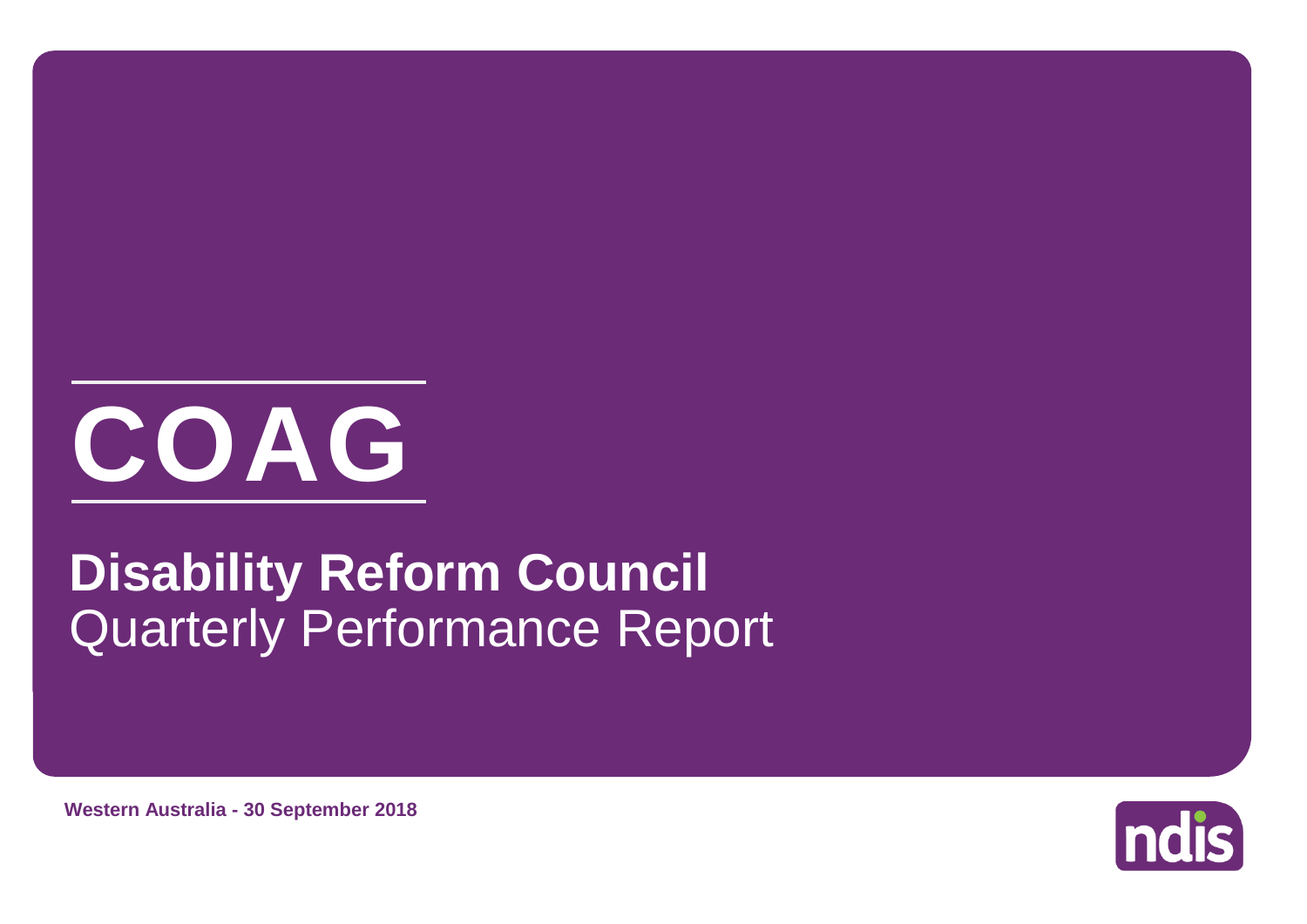

### **Overview**

a s

**This report is the ninth quarterly report during the NDIS Transition period, which commenced on 1 July 2016.**

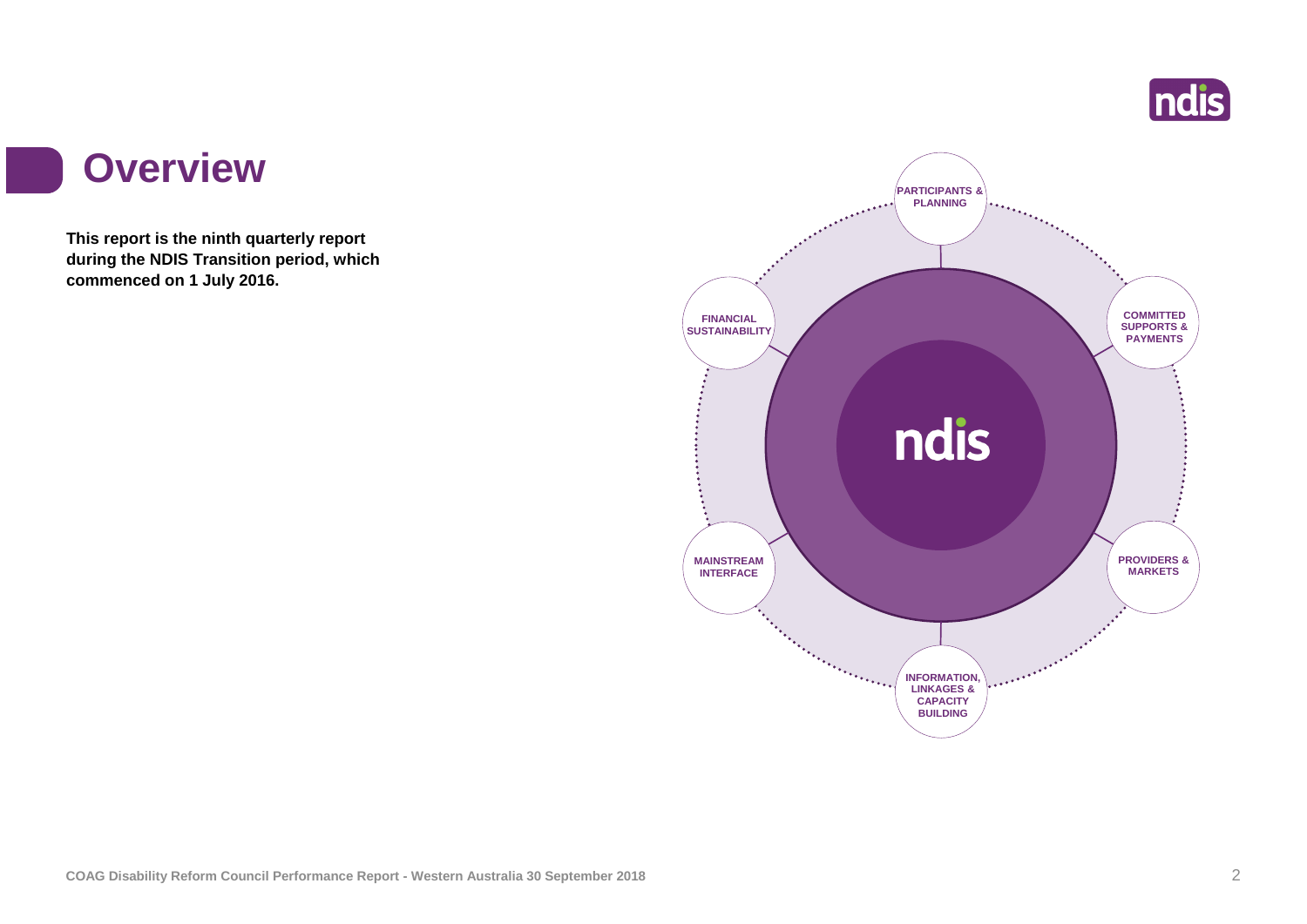

## **Summary**

**Participant satisfaction remains high with 83% of participants surveyed in the quarter rating their satisfaction with the Agency's planning process as either good or** 

**very good.**

| <b>Participants and</b><br><b>Planning</b>                                                                                                                                                              | <b>Committed Supports</b><br>and Payments                                                                                          | <b>Providers and Markets</b>                                                                                                                | <b>Mainstream Interface</b>                                                            |
|---------------------------------------------------------------------------------------------------------------------------------------------------------------------------------------------------------|------------------------------------------------------------------------------------------------------------------------------------|---------------------------------------------------------------------------------------------------------------------------------------------|----------------------------------------------------------------------------------------|
| 1,116 additional participants with<br>plans this quarter.                                                                                                                                               | \$389.2 million has been paid<br>to providers and participants:<br>$\cdot$ \$10.9m in 2014-15,                                     | 1,053 approved providers, an<br>increase of less than 1% for<br>the quarter.                                                                | 90% of active participants<br>with a plan approved in 2018-<br>19 Q1 access mainstream |
| Of these, 774 had transferred from                                                                                                                                                                      | $\cdot$ \$51.1m in 2015-16,                                                                                                        |                                                                                                                                             | services.                                                                              |
| the WA NDIS to the nationally<br>delivered NDIS this quarter and<br>192 had transferred in prior<br>quarters. These participants are<br>not included in the comparision<br>against bilateral estimates. | $\cdot$ \$131.2m in 2016-17,<br>• \$159.9m in 2017-18,<br>• \$36.2m in 2018-19 to date.<br>Overall,<br>• 58% of committed supports | 33% of approved providers<br>were active in Western<br>Australia at 30 September<br>2018, and 67% were yet to<br>have evidence of activity. |                                                                                        |
|                                                                                                                                                                                                         | were utilised in 2014-15,                                                                                                          | 80-95% of payments made by                                                                                                                  |                                                                                        |
| As at 30 September 2018, plans<br>approved and ECEI referrals<br>represent 77% of scheme to date                                                                                                        | • 73% in 2015-16,<br>• 78% in 2016-17.<br>$\cdot$ 74% in 2017-18.                                                                  | the NDIA are received by 25%<br>of providers.                                                                                               |                                                                                        |
| bilateral estimate met excluding<br>WA transfer participants<br>(1 July 2014 - 30 September 2018).                                                                                                      | The 2017-18 and 2018-19<br>experience is still emerging.                                                                           | 20% of service providers are<br>individual/sole traders.                                                                                    |                                                                                        |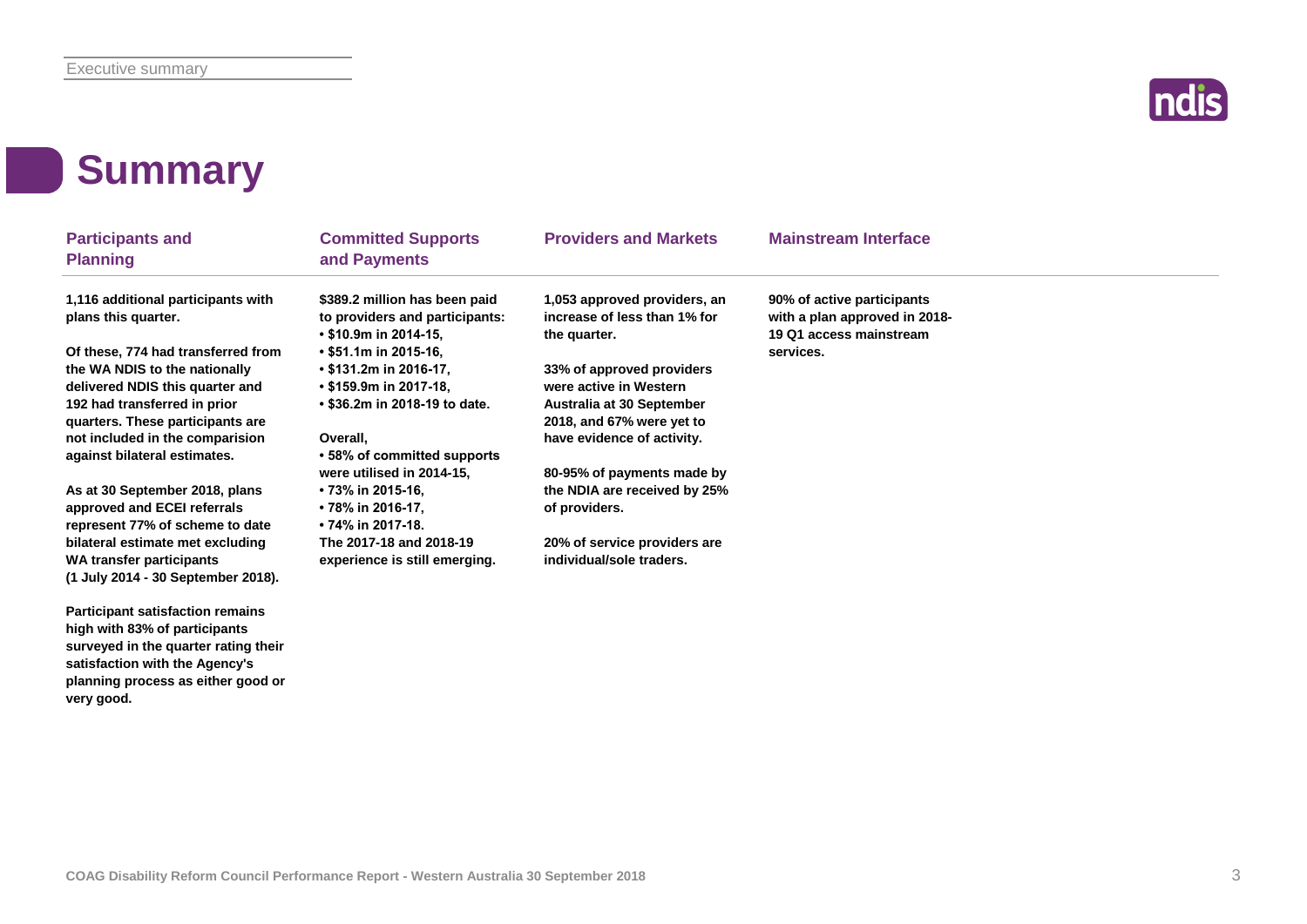# **Participants and Planning**

As the transition phase to full scheme continues, the NDIS in Western Australia continues to grow with 1,116 additional participants with approved plans this quarter.



**Western Australia - 30 September 2018**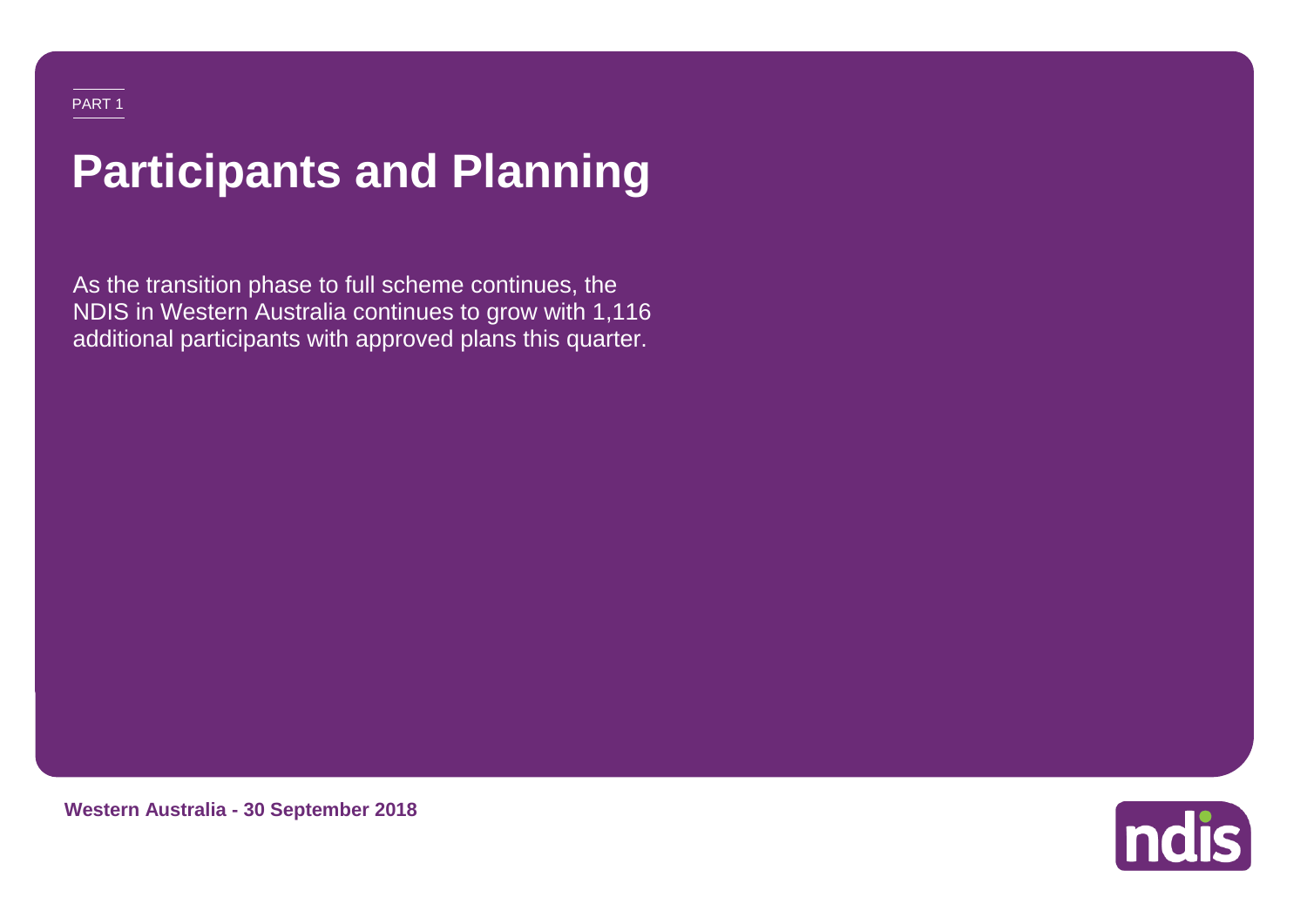## **Summary**

**The NDIS is transitioning to full-scheme according to phasing schedules bilaterally agreed by State/Territory and Commonwealth governments.**



**ndis**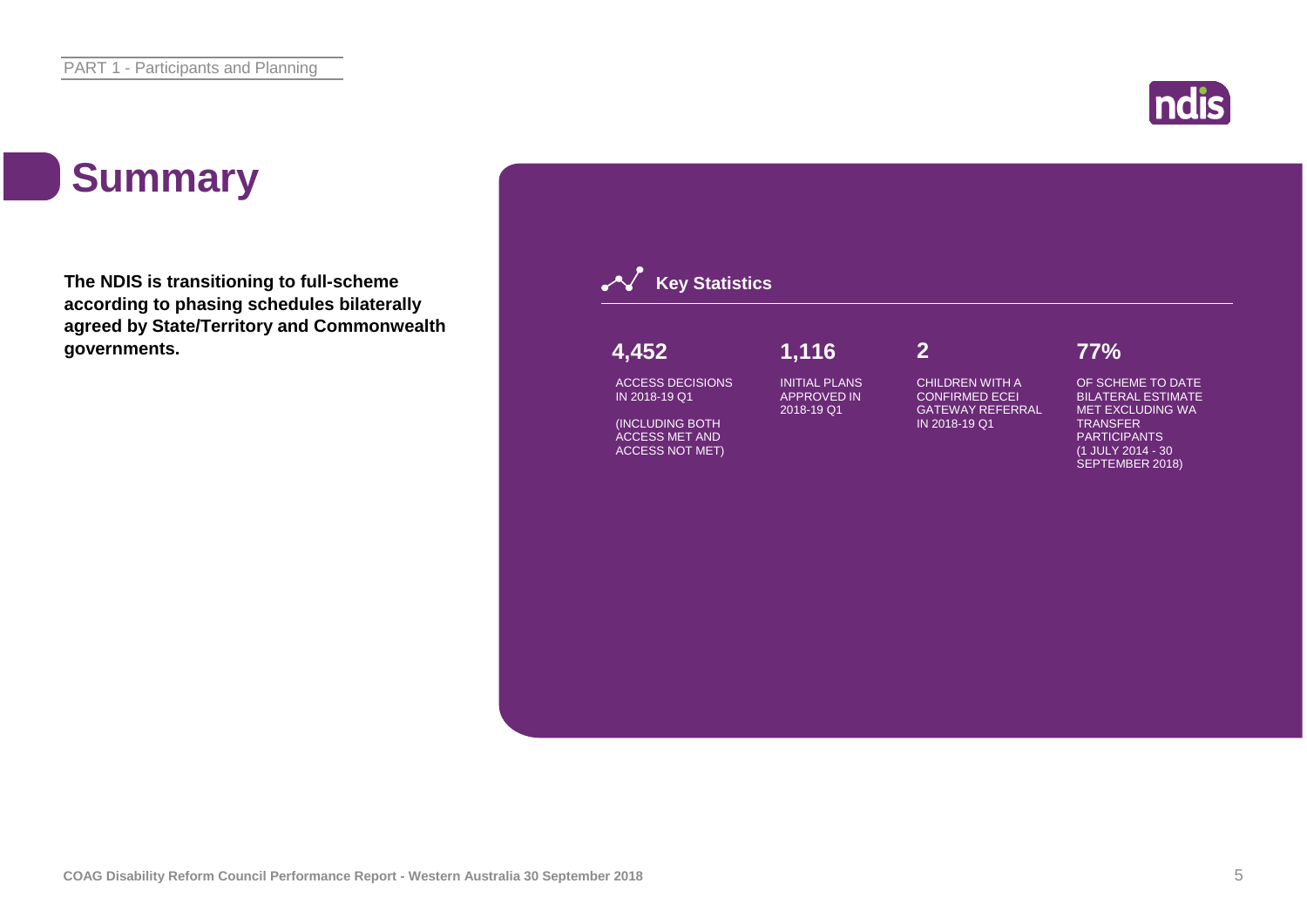

## **Quarterly Intake**

### **2018-19 Q1**

**Of the 4,040 participants deemed 'eligible' this quarter 68% entered from an existing State/Territory program.**

**Participants transferring from the WA NDIS are classified as existing State clients, Commonwealth clients or New depending on how they originally entered the WA scheme.**

**Of the 1,116 plan approvals this quarter, 63% had transitioned from an existing State/Territory program, 90% entered with a permanent disability .**

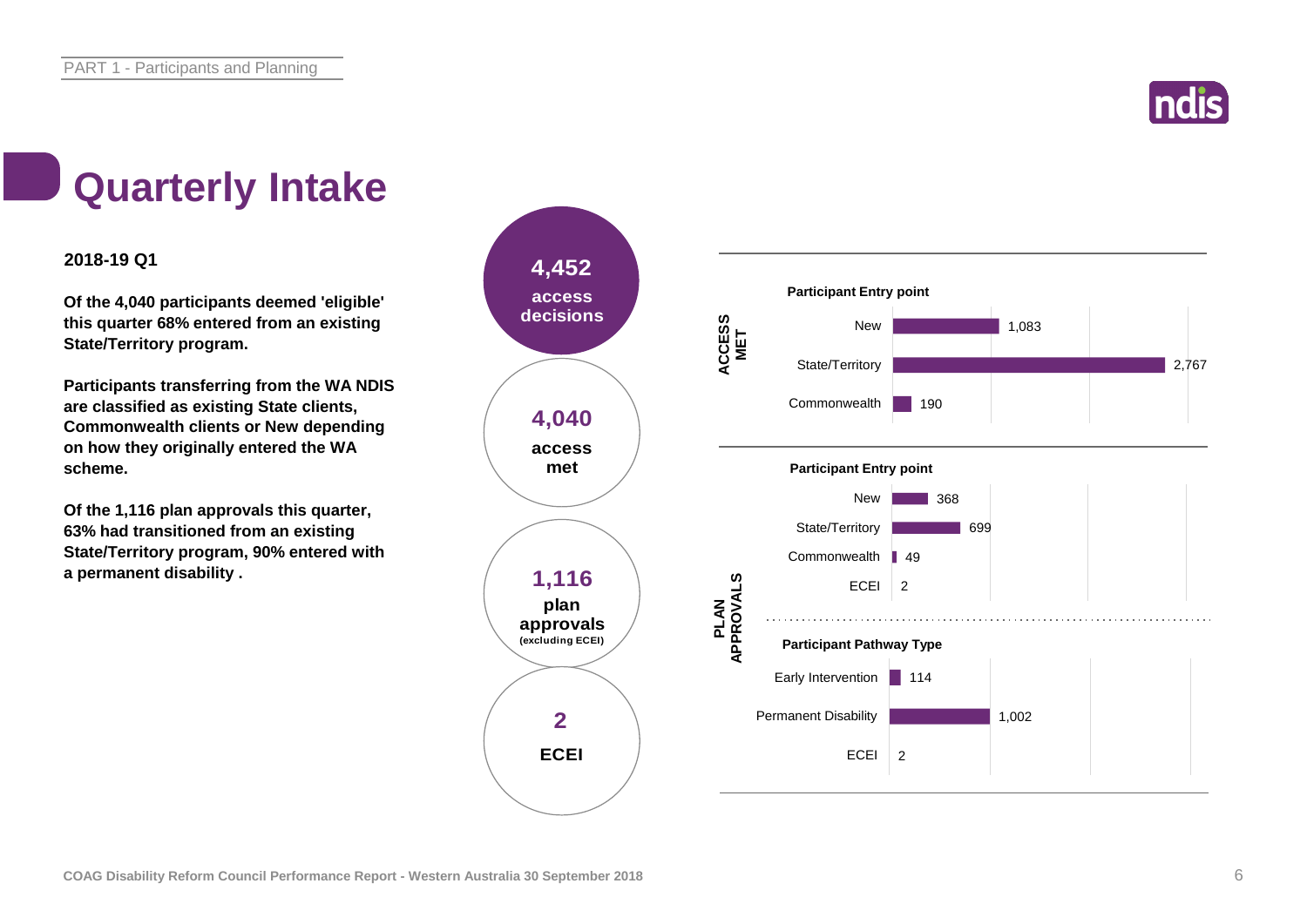

## **Quarterly Intake Detail**

**Plan approvals as at 30 September 2018**

**Plan approval numbers have increased from 4,508 at the end of 2017-18 Q4 to 5,624 by the end of 2018-19 Q1, an increase of 1,116 approvals.**

**As at 30 September 2018 there were 2 children with a confirmed ECEI referral bringing the total number to 5,626. Overall, 110 participants with approved plans have exited the Scheme.**

> In the quarter of 2018-19 Q1 there were 876 plan reviews. This figure relates to all participants who have entered the scheme.



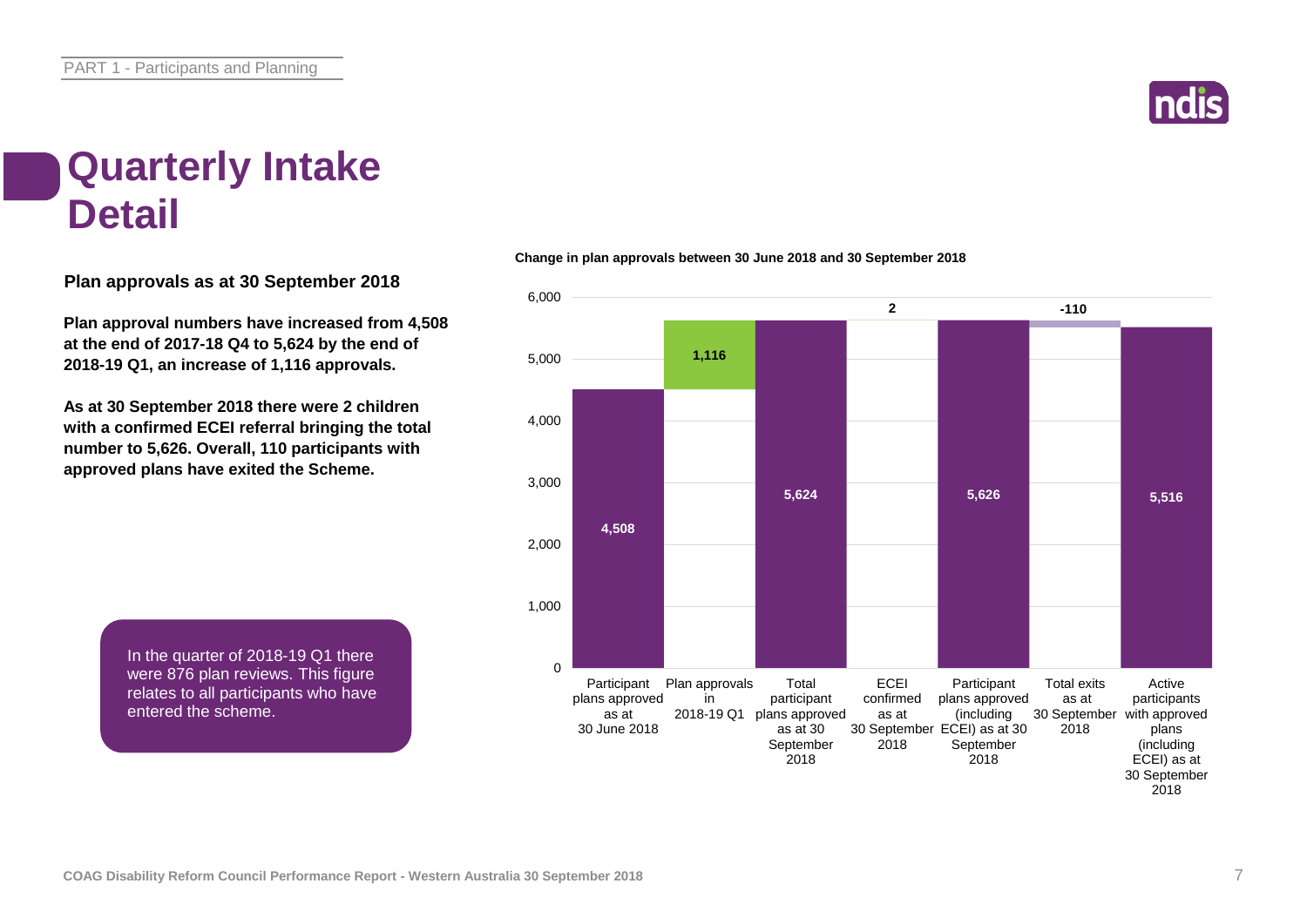

## **Cumulative Position**

**Plan approvals as at 30 Sep 2018**

**As at the end of 2018-19 Q1, the cumulative total number of participants receiving support was 5,626 (including 2 children supported through the ECEI gateway). Of these, 2,500 transitioned from an existing State/Territory program and 166 transitioned from an existing Commonwealth program.**

**Overall, since 1 July 2014, there have been 15,378 people with access decisions.**

**Cumulative plan approvals compared with bilateral estimate**



### **77%**

of scheme to date bilateral estimate met excluding WA transfer participants (1 July 2014 - 30 September 2018)

### **5,624**

plan approvals to date; 5,626 including ECEI confirmed

### **Plan approvals by participant referral pathway**



Cumulative position reporting is inclusive of trial participants for the reported period and represents participants who have or have had an approved plan.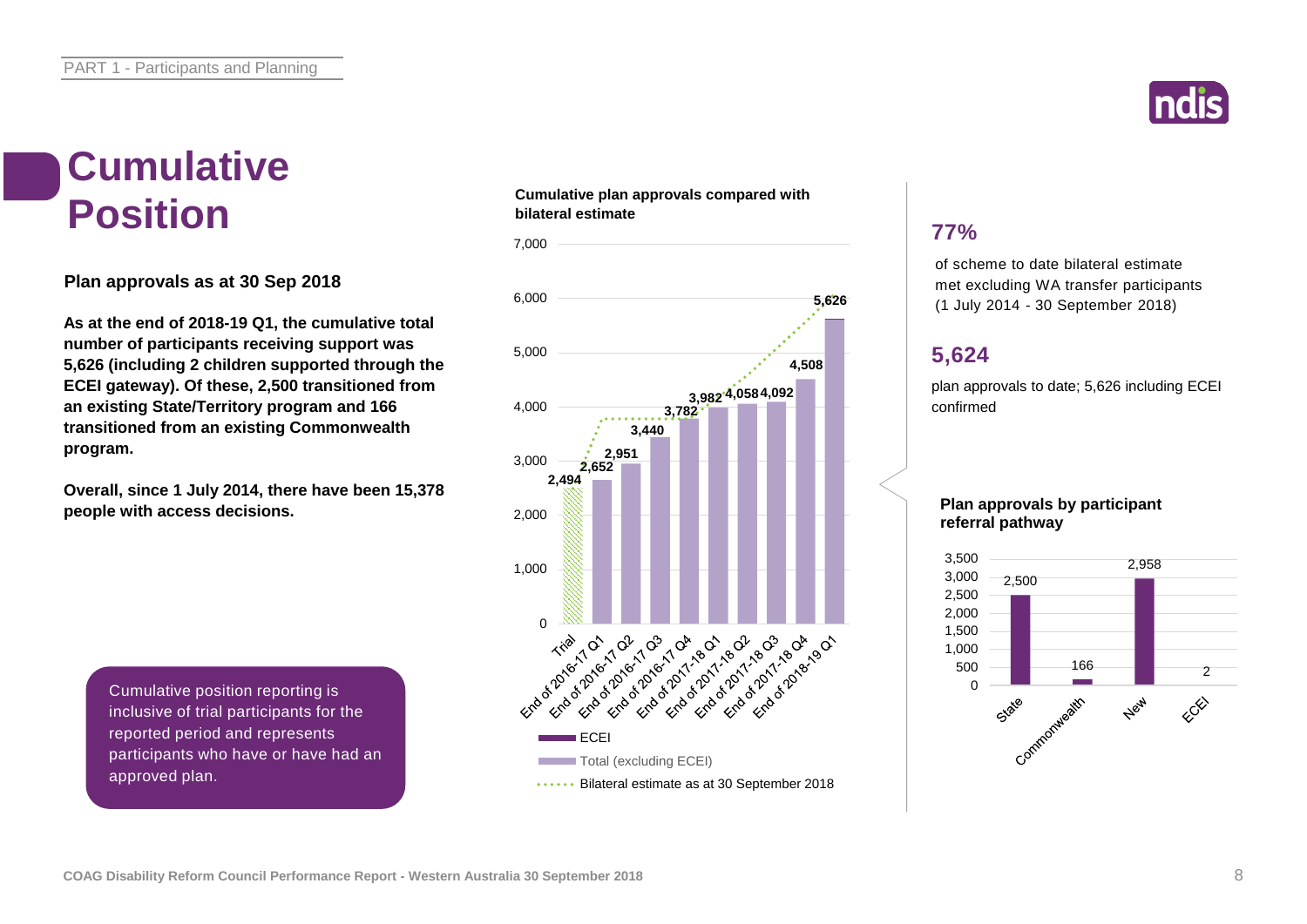

## **Participant Profiles by Age Group**

**Demographic profile of active participants** 2018-19 Q1 by age group **with a plan approved in 2018-19 Q1, compared with plan approvals as at 30 June 2018, by age group.**

**Around 23% of participants entering in 2018-19 Q1 are aged 7 to 14 years. This compares with 27% in prior quarters.**

**Further, 17% of participants entering in 2018-19 Q1 are aged 0 to 6 years. This compares with 12% in prior quarters.**

### **Active participants with a plan approved in 2018-19 Q1 by age group**



**% of active participants with a plan approved by age** 



■% of active participants approved in prior quarters ■% of active participants approved in 2018-19 Q1

Note: The age eligibility requirements for the NDIS are based on the age as at the access request date. Participants with their initial plan approved aged 65+ have turned 65 since their access request was received.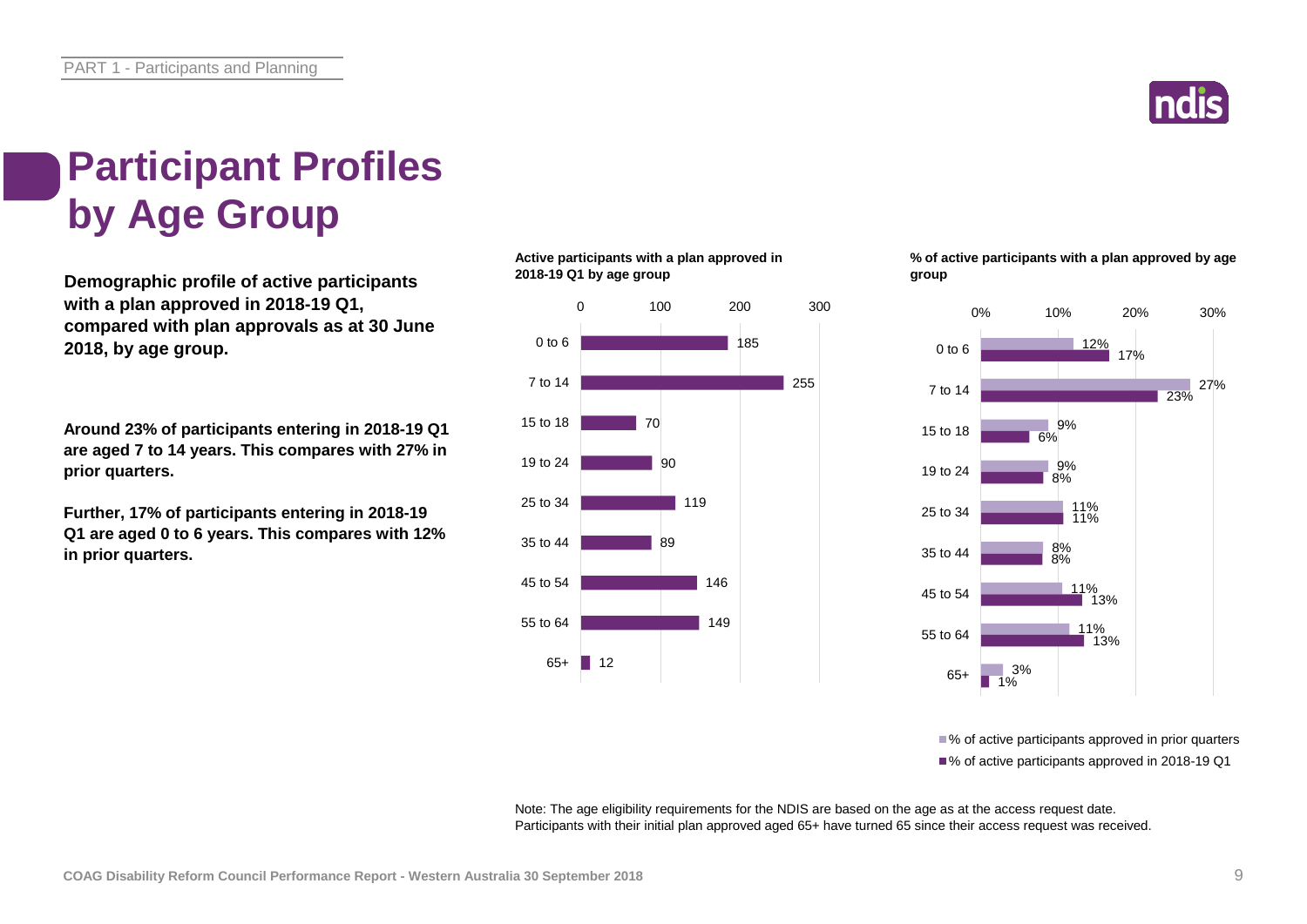

## **Participant Profiles by Disability Group**

**Demographic profile of active participants with a plan approved in 2018-19 Q1, compared with plan approvals as at 30 June 2018, by disability group.**

**33% of participants entering in the quarter of 2018- 19 Q1 have a primary disability group of Autism.**

### **Active participants with a plan approved in 2018-19 Q1 by disability group**



#### **% of active participants with a plan approved by disability group**



<sup>■%</sup> of active participants approved in prior quarters ■% of active participants approved in 2018-19 Q1

Note 1: Of the 284 active participants identified as having an intellectual disability, 27 (10%), have down syndrome. Note 2: Since 2017-18 Q1 Developmental Delay and Global Developmental Delay have been reported separately to the Intellectual Disability group.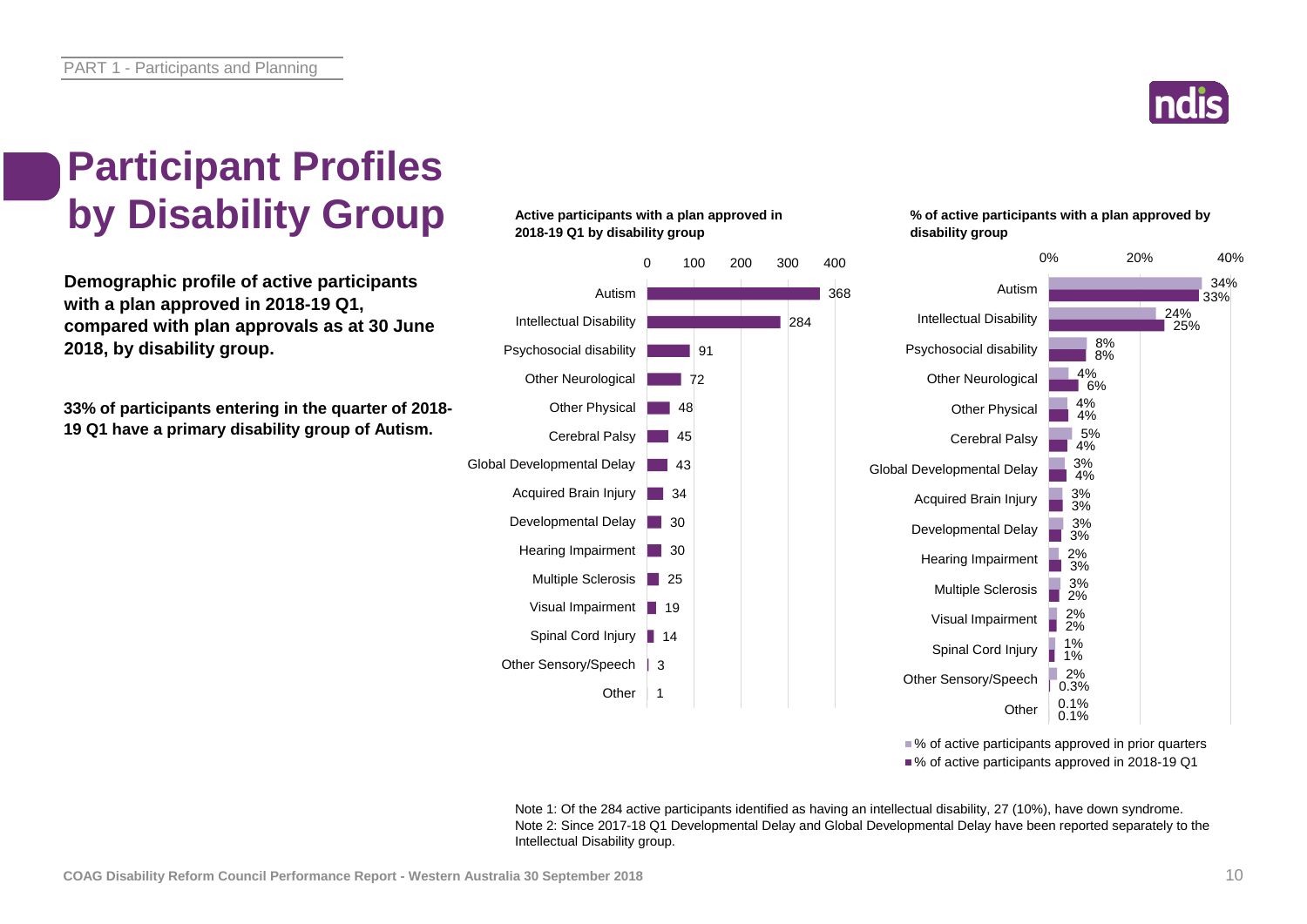

## **Participant Profiles by Level of Function**

**Demographic profile of active participants with a plan approved in 2018-19 Q1, compared with plan approvals as at 30 June 2018, by level of function.**

**For participants with a plan approval in the current quarter:** 

**• 28% of active participants had a relatively high level of function**

**• 45% of active participants had a relatively moderate level of function** 

**• 27% had a relatively low level of function**

**These relativities are within the NDIS participant population, and not comparable to the general population.**

**% of active participants with a plan approved by level of function**



■% of active participants with a plan approved in 2018-19 Q1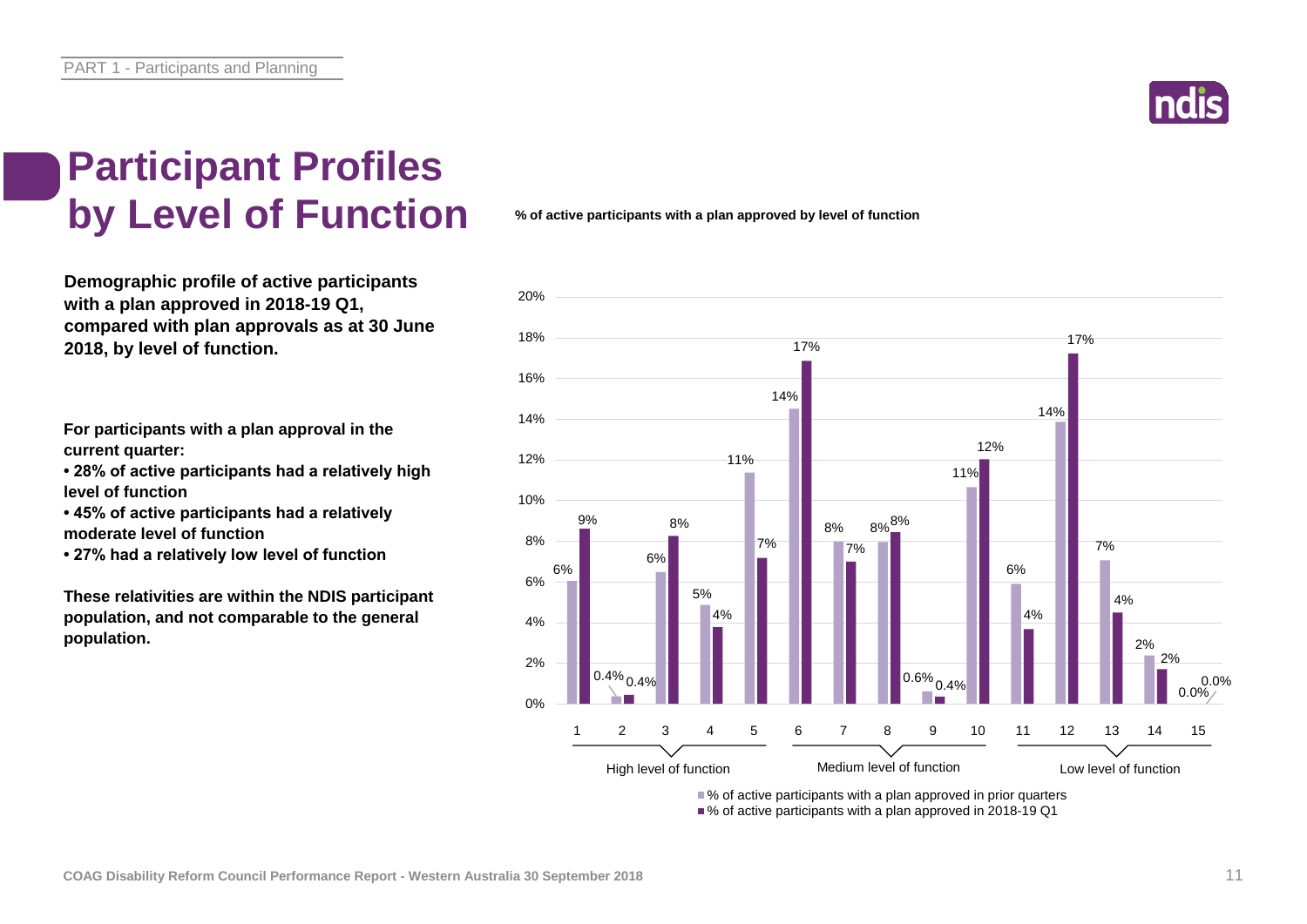## **Participant Profiles by Gender**

**Demographic profile of active participants with a plan approved in 2018-19 Q1, compared with plan approvals as at 30 June 2018, by gender.**

**The majority of participants are males.**



Note: The higher than expected number of participants with an indeterminate gender in 2018-19 Q1 was due to data integrity issues. This is currently being investigated.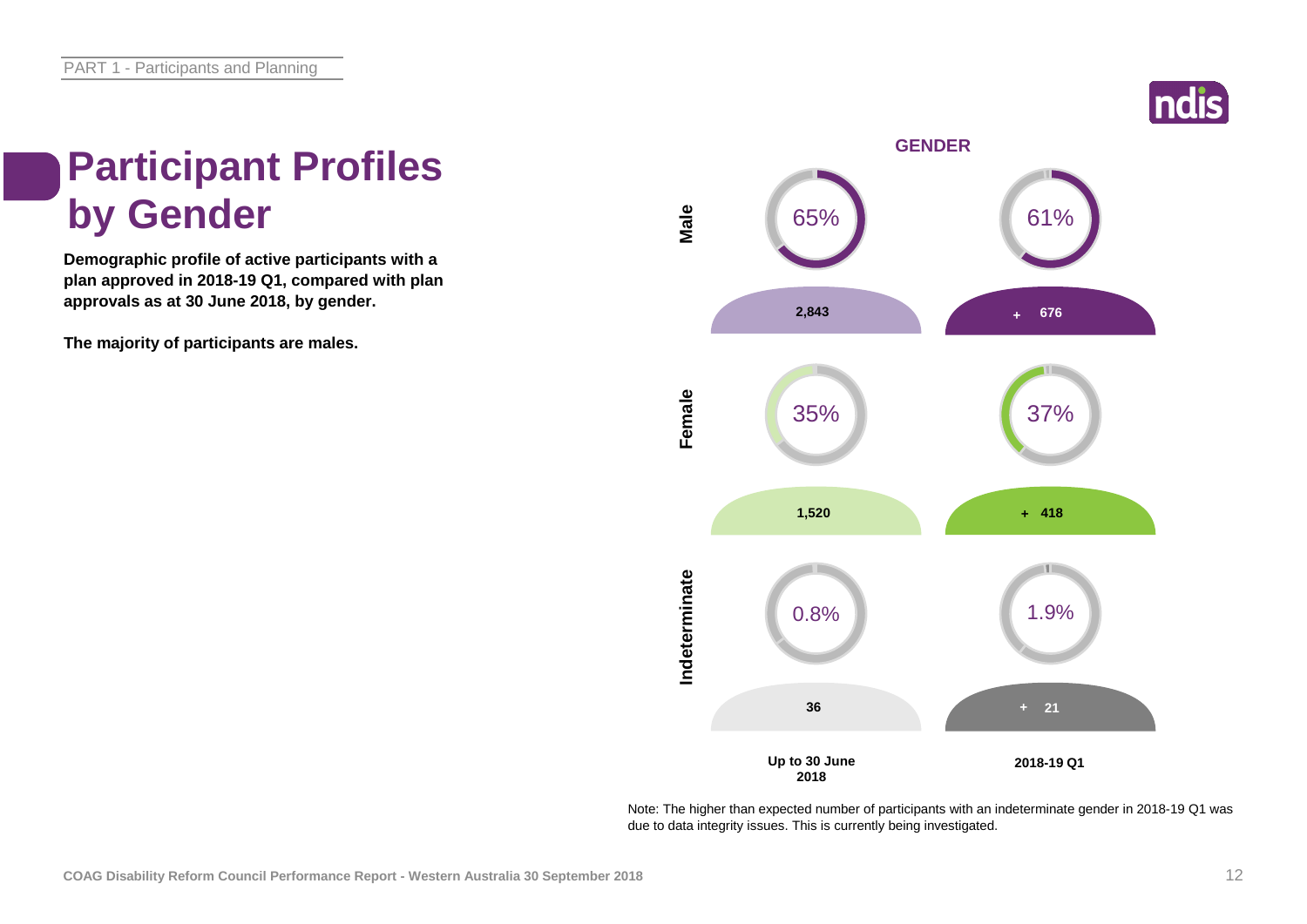## **Participant Profiles**

**Demographic profile of active participants with a plan approved in 2018-19 Q1, compared with plan approvals as at 30 June 2018.**

**Of the participants with a plan approved in 2018-19 Q1:**

**• 4.0% were Aboriginal or Torres Strait Islander, compared with 4.5% for prior periods.**

**• 0.1% were young people in residential aged care, compared with 0.6% for prior periods.**

**• 4.8% were culturally and linguistically diverse, compared with 7.3% for prior periods.**

| <b>Aboriginal and Torres Strait Islander</b>           | 45         | 4.5%<br>4.0% |
|--------------------------------------------------------|------------|--------------|
| Not Aboriginal and Torres Strait Islander              | 1,044      |              |
| <b>Not Stated</b>                                      | 26         | 1.9%<br>2.3% |
|                                                        |            |              |
| Young people in residential aged care<br><b>status</b> | 2018-19 Q1 |              |
| Young people in residential aged care                  | 1          | 0.6%<br>0.1% |
| Young people not in residential aged care              | 1,114      |              |
|                                                        |            |              |
| <b>Culturally and linguistically diverse</b>           | 2018-19 Q1 |              |
| <b>Culturally and linguistically diverse</b>           | 53         | 7.3%<br>4.8% |
| Not culturally and linguistically diverse              | 412        |              |
| <b>Not stated</b>                                      | 650        | 5.0%         |

**Aboriginal & Torres Strait Islander** 



**participants**

**2018-19 Q1 % of active** 

**Prior Quarters** 2018-19 Q1

**2018-19 Q1 % of active participants**

93.6%

93.6%

99.4%

 $99.9%$ 



Note: The higher than expected number of participants with a culturally and linguistically diverse status of 'Not stated' in 2018-19 Q1 was due to data integrity issues. This is currently being investigated.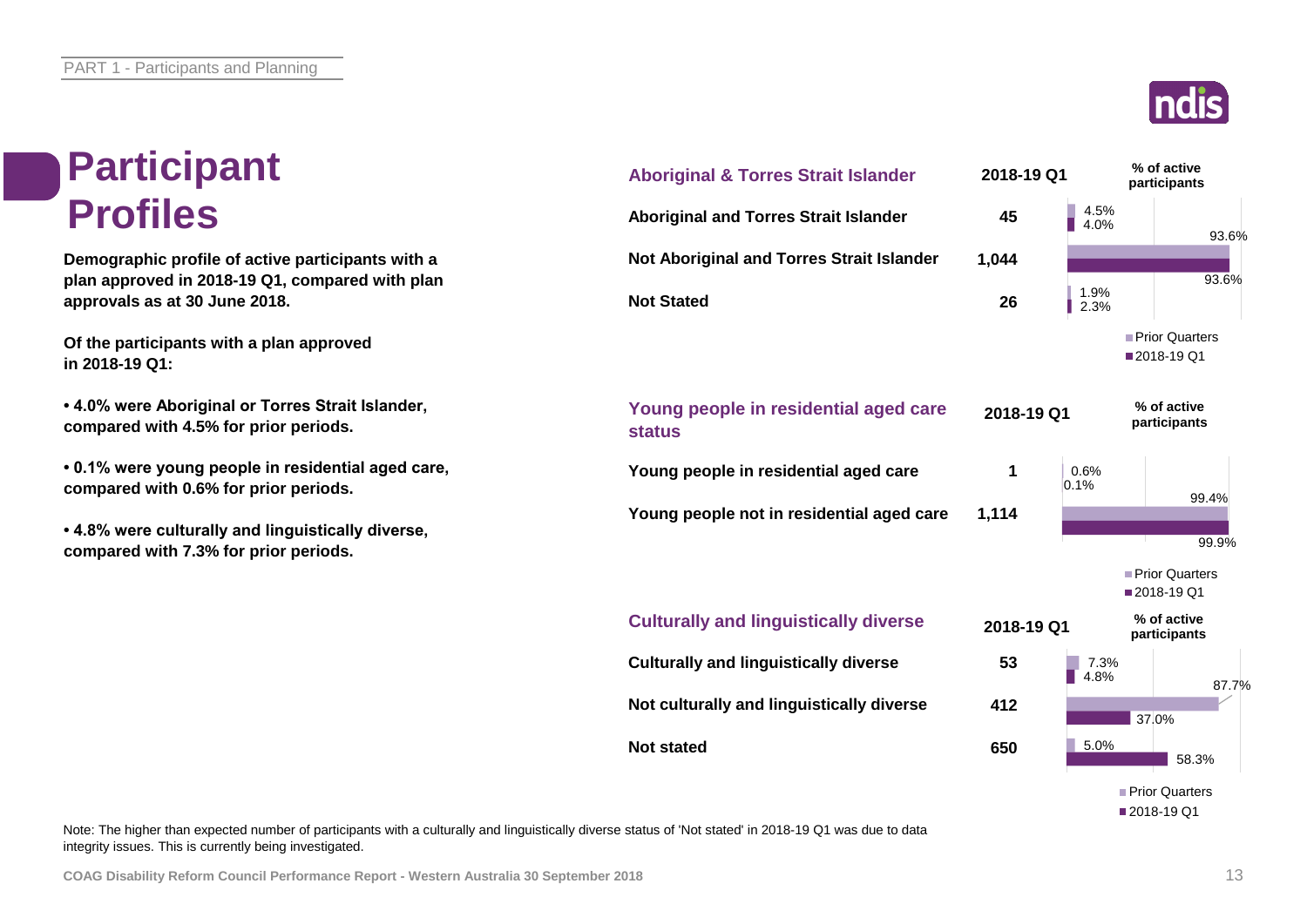

## **Plan Management Support Coordination**

**The proportion of participants who are fully or partly self-managing their plan was lower in 2018-19 Q1 (27%), compared with prior quarters of transition (29%).** 

**47% of participants who have had a plan approved in 2018-19 Q1 have support coordination in their plan, compared to 68% in prior quarters of transition.**

**Support Coordination**



**Prior quarters (transition only)**

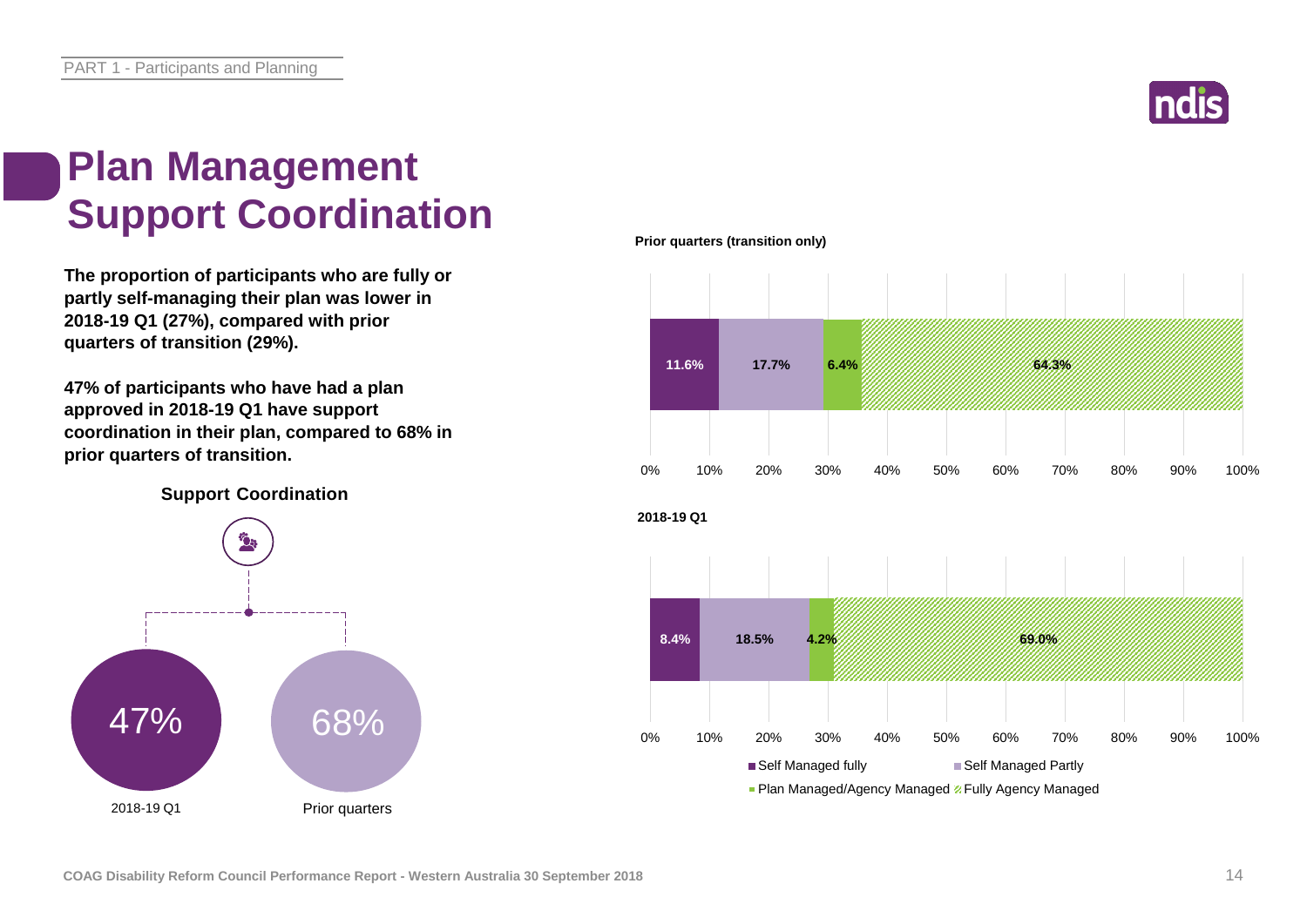

## **Plan Activation**

**Plan activation refers to the amount of time between plan approval and the commencement of the participant receiving support.**

**The percentage of plans activated within 90 days of approval were:** 

- **79% of plans approved in prior quarters**
- **85% of plans approved in 2017-18 Q3.**

### **Duration to Plan activation for initial plans**

**Prior Quarters (Transition Only)**

**2017-18 Q3**





Note: Plans approved after the end of 2017-18 Q3 have been excluded from the charts. They are relatively new and it is too early to examine their durations to activation.

Plan activation can only be approximated using data on payments. As there is a lag between when support is provided and payments made, these statistics are likely to be conservative. That is, it is likely that plan activation is faster than presented. Further, inkind supports have been excluded from the calculation, which contributes to the conservative figures.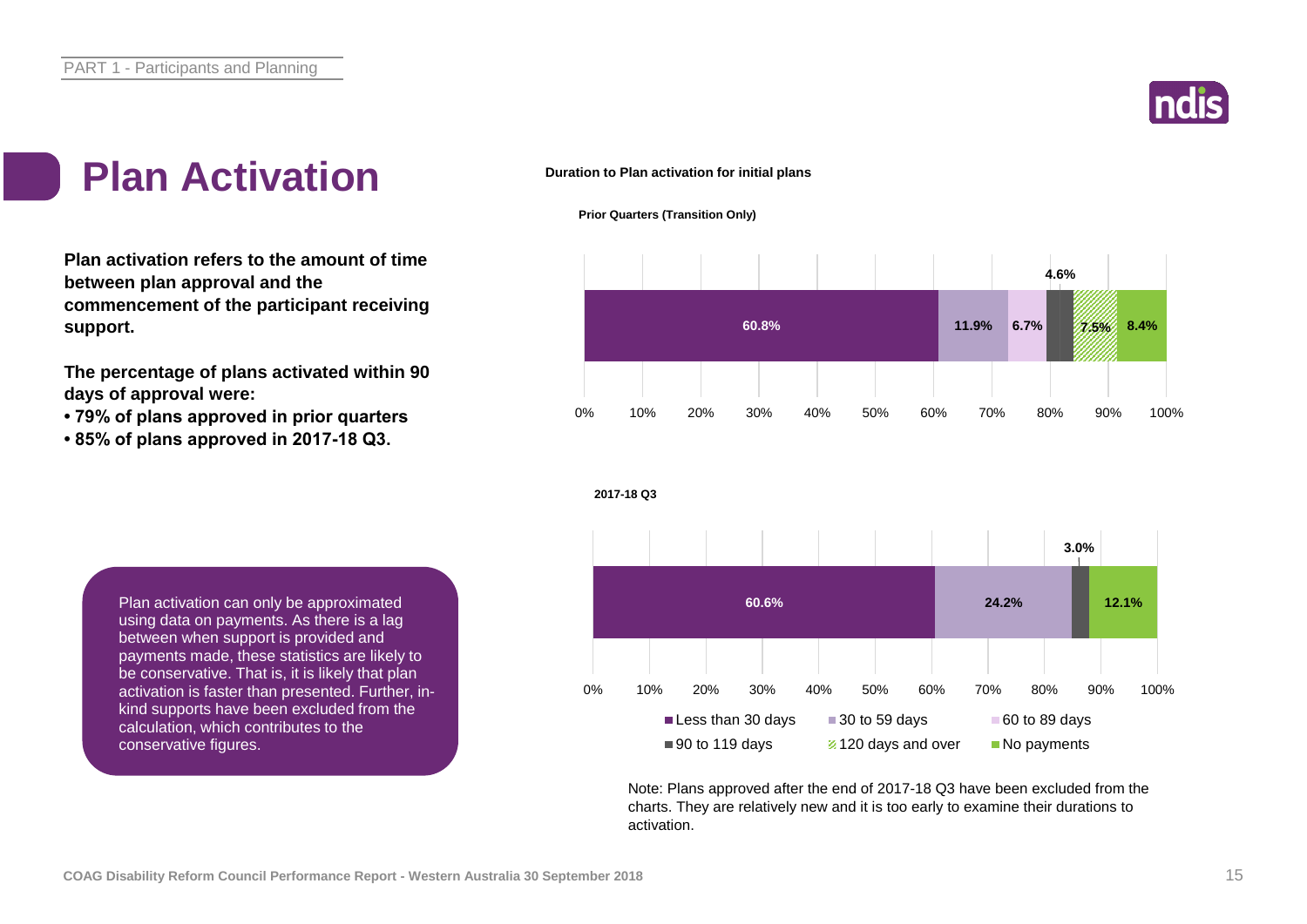## **Participant Outcomes**

**Selected key baseline indicators for participants Information was collected from 98% of participants who have received their initial plan since 1 July 2016 (baseline outcome measures).**

**• 56% of participants aged 0 to before school are able to make friends outside of family/carers, compared to 68% of participants from school age to 14**

**• 44% of participants aged 0 to before school are engaged in age appropriate community, cultural or religious activities, compared to 37% - 43% for other age groups**

**• 71% of participants from school age to 14 attend school in a mainstream class, compared to 41% of participants aged 15 to 24**

**• 24% of participants aged 25 and over have a paid job, compared to 21% of participants aged 15 to 24 • 69% of participants aged 25 and over choose what they do every day, compared to 49% of participants aged 15 to 24**



 $\Box$ 0 to before school  $\Box$  School to 14  $\Box$  15 to 24  $\Box$  25 and over

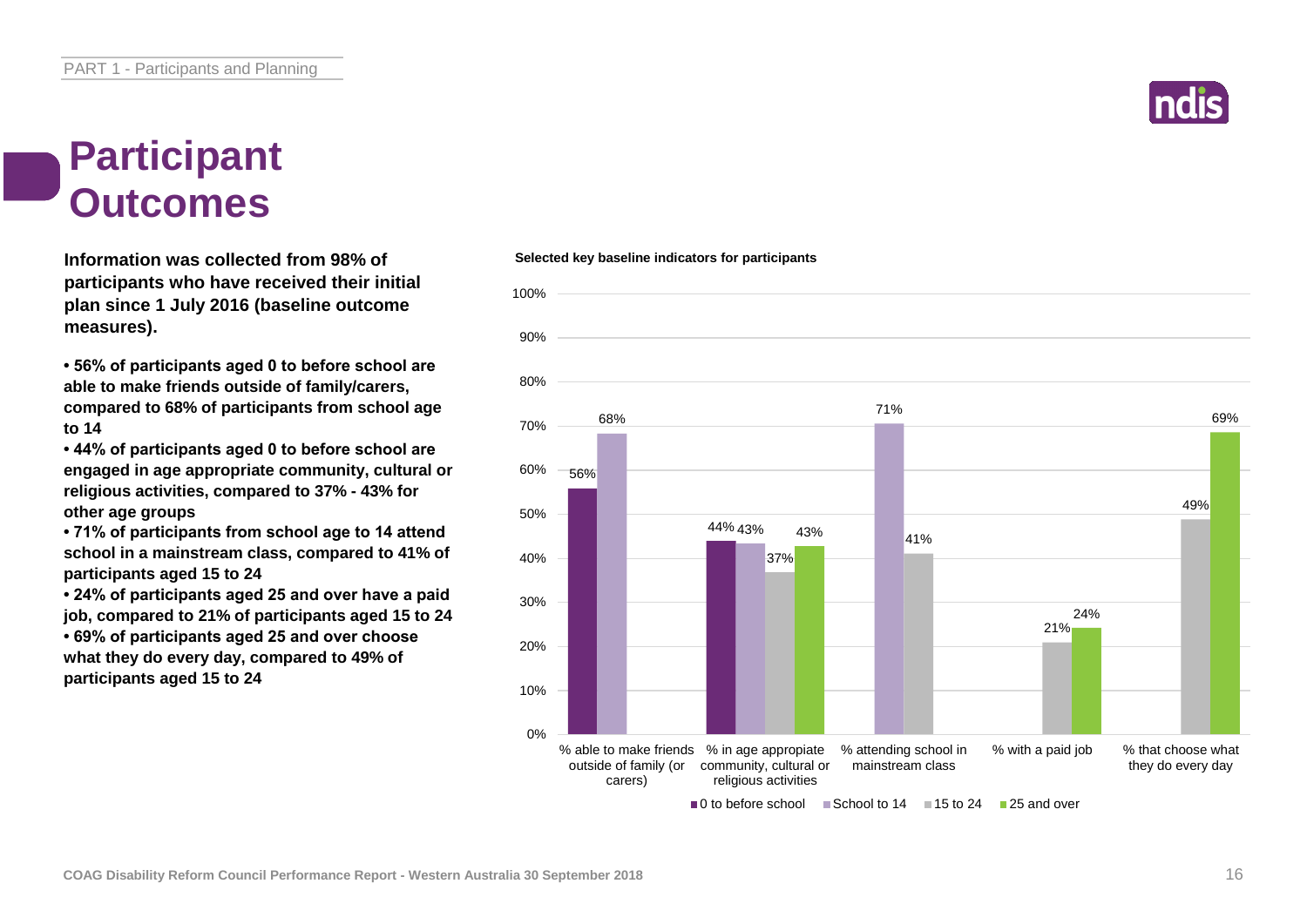## **Family/Carers Outcomes**

**The percentage of participants' family/carers:**

**• working in a paid job was highest for participants aged 15 to 24 (52%)**

**• able to advocate for their child/family member was highest for participants aged 0 to 14 (81%)**

**• who have friends and family they can see as often as they like was highest for participants aged 15 to 24 (60%)**

**• who feel in control selecting services was highest for participants aged 25 and over (62%) • who support/plan for their family member through life stage transitions was highest for participants aged 0 to 14 (88%)**

### **Selected key baseline indicators for families and carers of participants**



#### $\Box$  0 to 14  $\Box$  15 to 24  $\Box$  25 and over

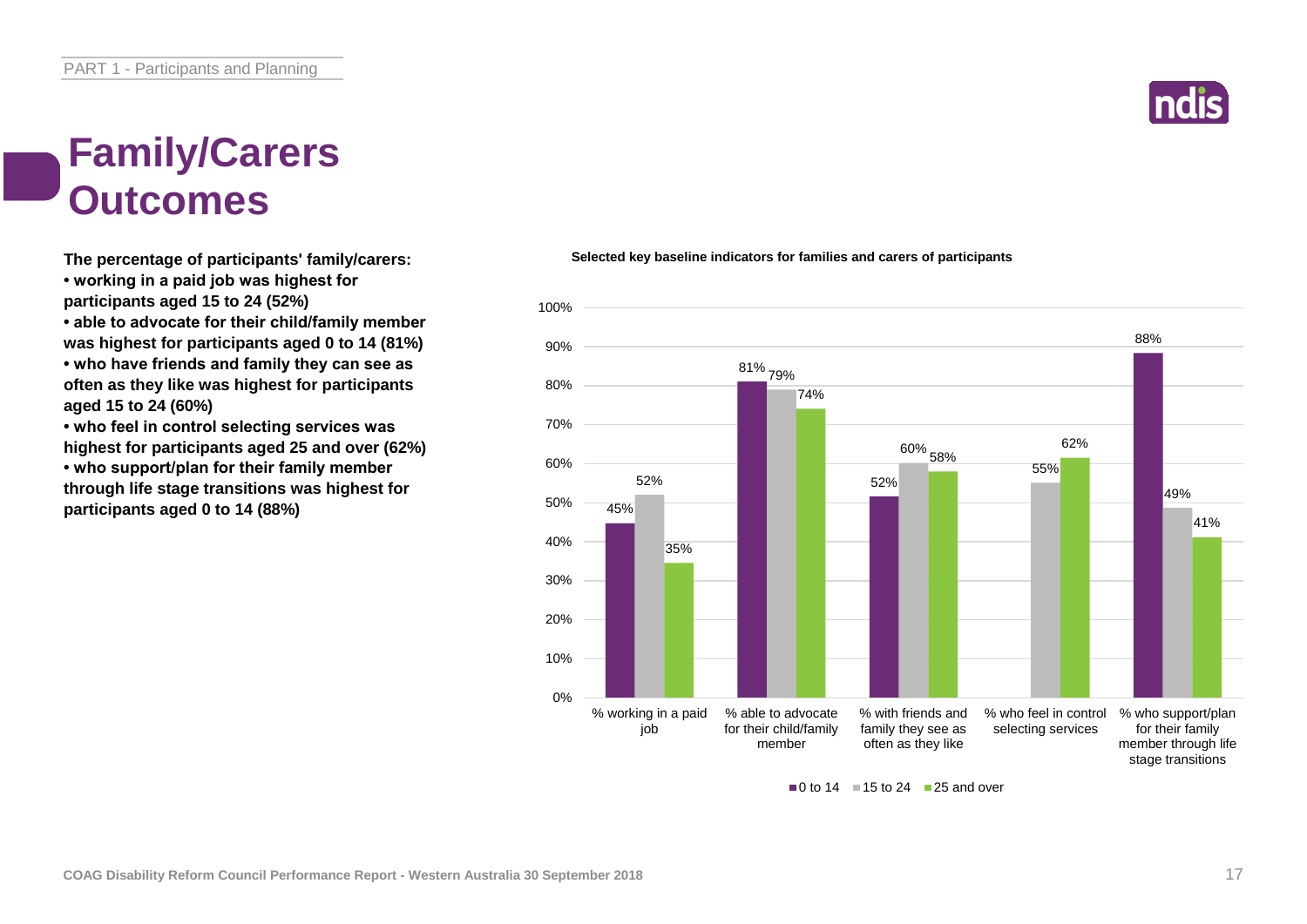

## **Has the NDIS helped? Participants**

**Perceptions of whether the NDIS has helped.**

**Participants who entered the Scheme between 1 October 2016 and 30 September 2017 and had a plan review approximately one year later were asked questions about whether the NDIS had helped them.**

**For each age category, the percentage responding 'Yes' was highest for the domain of Daily Living.**

**The national report includes data on participants who entered the Scheme in 2016-17 Q1 and were asked questions about whether the NDIS had helped them at the end of their second year of the Scheme (as well as at the end of their first year in the Scheme). This gives an indication of the effect of the NDIS on participants over a longer period of time. As only one quarter of data is available, results by State/Territory are not yet available.**

### **"Has the NDIS helped?" questions for participants**

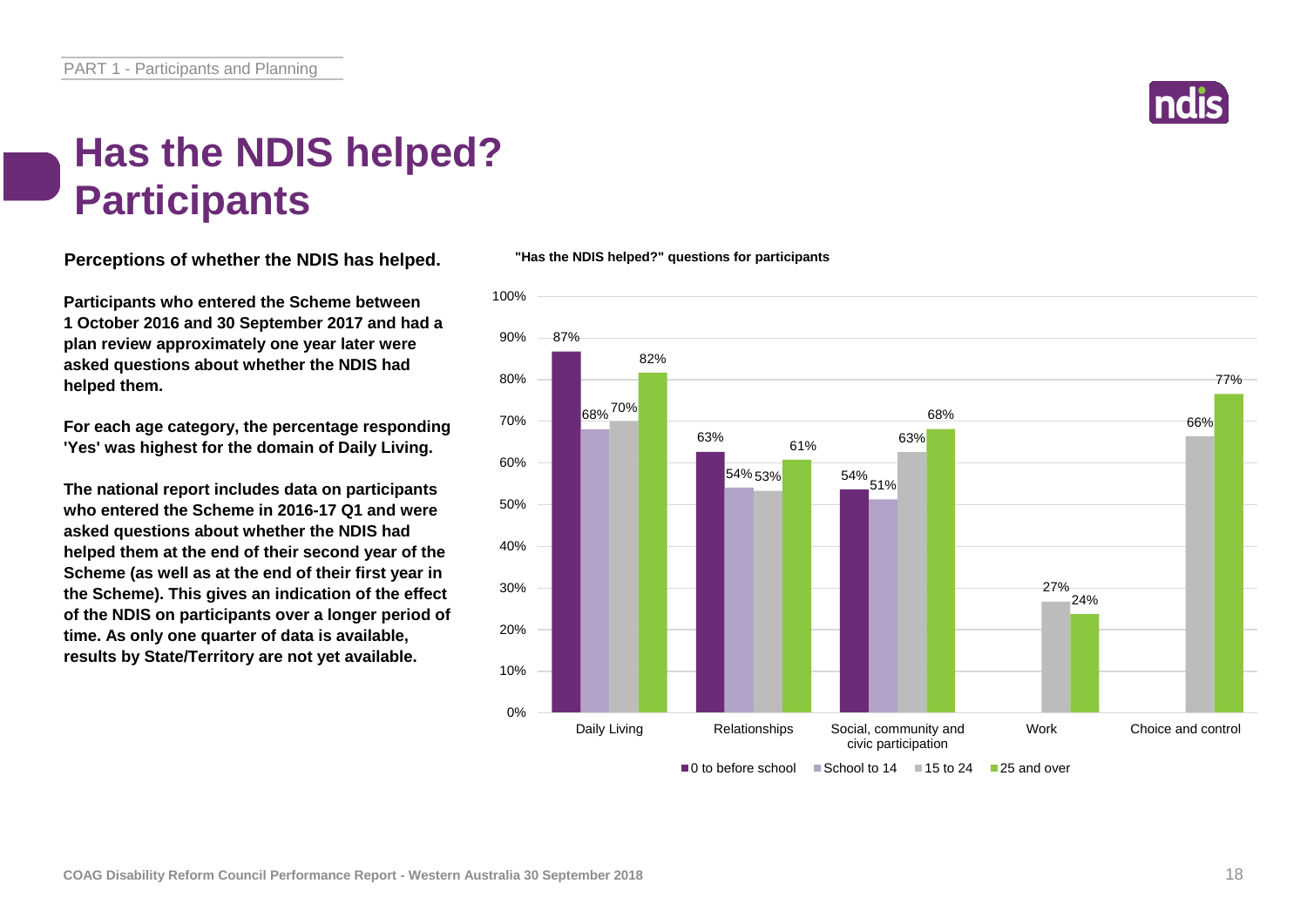## **Has the NDIS helped? Family/Carers**

**Perceptions of whether the NDIS has helped.**

**Families and carers of participants who entered the Scheme between 1 October 2016 and 30 September 2017 and had a plan review approximately one year later were asked questions about whether the NDIS had helped them.**

**The percentage responding 'Yes' was higher in all areas for family/carers of participants aged 0 to 14 than participants aged 15 and over.**

**The NDIS has helped families and carers of participants most with accessing services, programs and activities, and with life stage transitions.**

### **"Has the NDIS helped?" questions for families and carers of participants**



 $\blacksquare$ 0 to 14  $\blacksquare$  15 and over

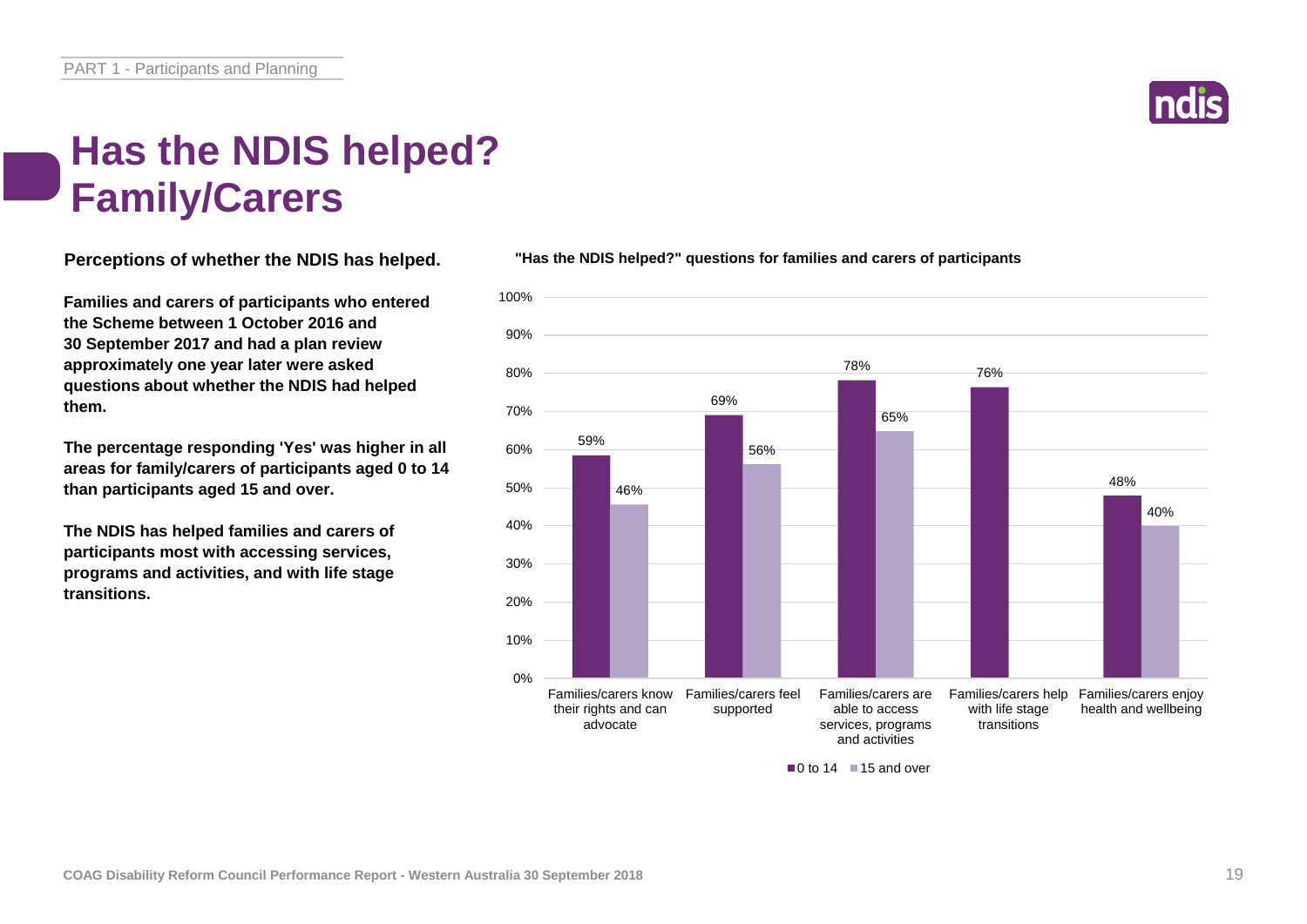

## **Participant Satisfaction**

**83% of participants rated their satisfaction with the Agency's planning process as either good or very good in the current quarter.** 

**A new participant satisfaction survey has been developed. Going forward it will better record the experience of NDIS participants, and their families and carers, at different stages of the participant pathway.**

**Proportion of participants describing satisfaction with the Agency's planning process as good or very good - by quarter**



Participant satisfaction dropped in earlier quarters of transition, but has improved significantly in recent quarters.

Note: Participant satisfaction results are not shown if there is insufficient data in the group.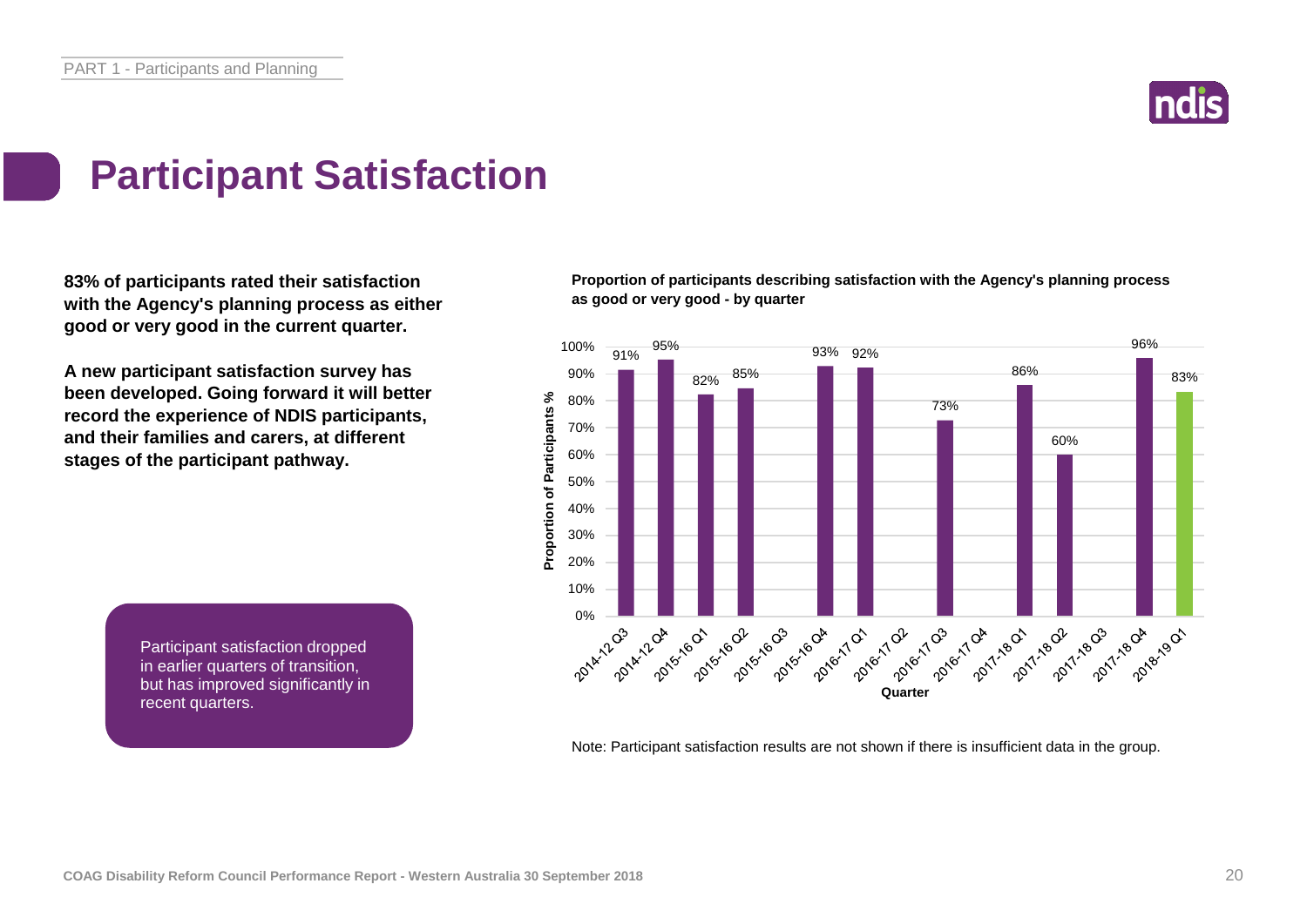## **Committed Supports and Payments**

Both committed and paid supports to participants are increasing in line with the growing scheme.

Overall, \$10.9m has been paid to providers and participants for supports provided in 2014-15, \$51.1m in 2015-16, \$131.2m in 2016- 17, \$159.9m in 2017-18 and \$36.2m in 2018-19 Q1.



**Western Australia - 30 September 2018**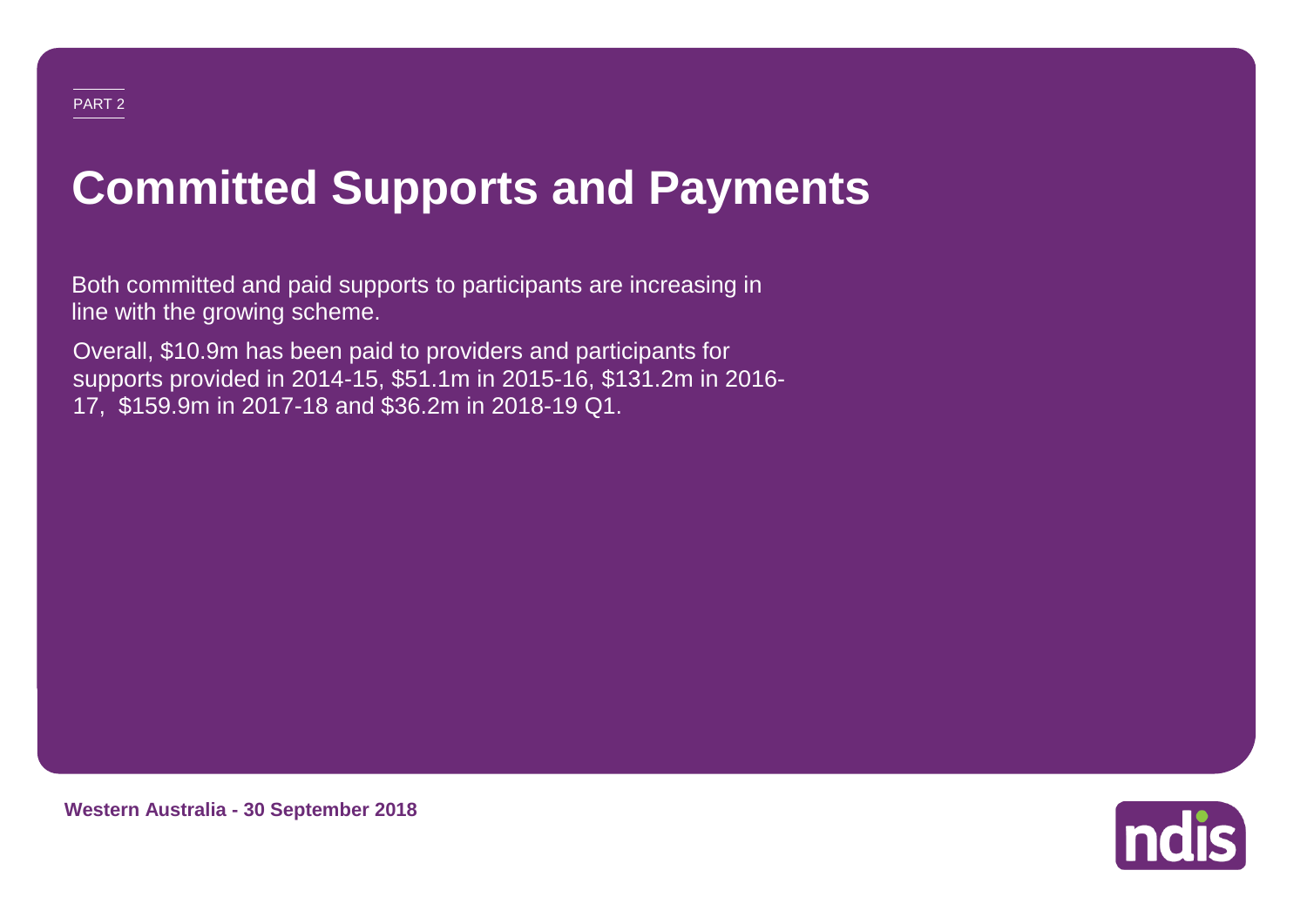## **Summary**

**This section presents information on the amount committed in plans and payments to service providers and participants.**



**Indis**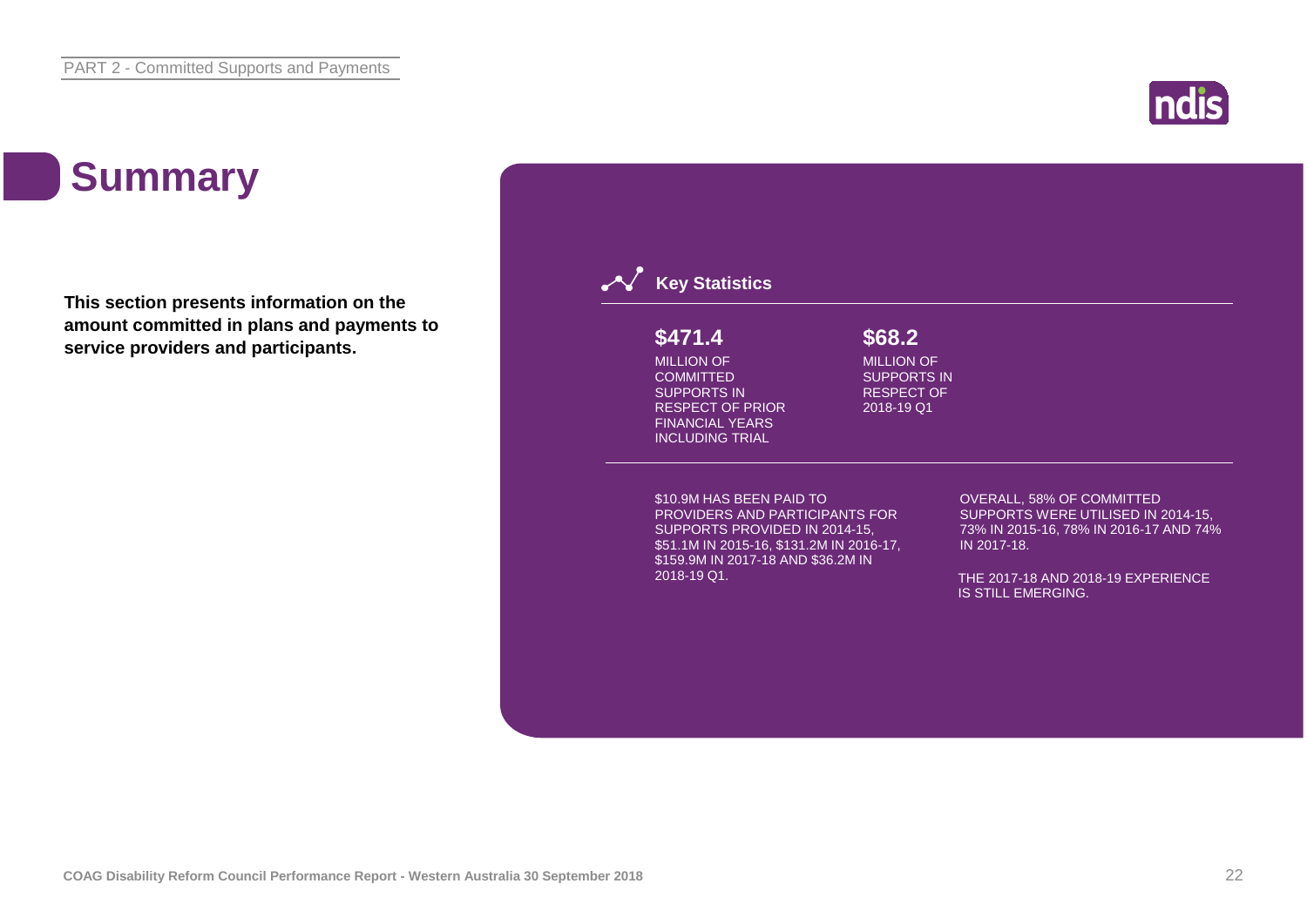

## **Committed Supports and Payments**

**Committed supports by year that the support is expected to be provided, compared with committed supports that have been used (paid).**

**Of the \$539.5 million that has been committed in participant plans, \$389.2 million has been paid to date.**

**In particular, for supports provided in: 2014-15: \$10.9m has been paid 2015-16: \$51.1m has been paid 2016-17: \$131.2m has been paid 2017-18: \$159.9m has been paid 2018-19 Q1: \$36.2m has been paid**

**Committed and paid by expected support year**

| <b>SMillion</b>  |     |      |      |       |       | 2013-14 2014-15 2015-16 2016-17 2017-18 2018-19 Q1 | Total' |
|------------------|-----|------|------|-------|-------|----------------------------------------------------|--------|
| 'Total committed | N/A | 18.9 | 69.6 | 168.1 | 214.9 | 68.2                                               | 539.5  |
| 'Total paid      | N/A | 10.9 | 51.1 | 131.2 | 159.9 | 36.2                                               | 389.2  |

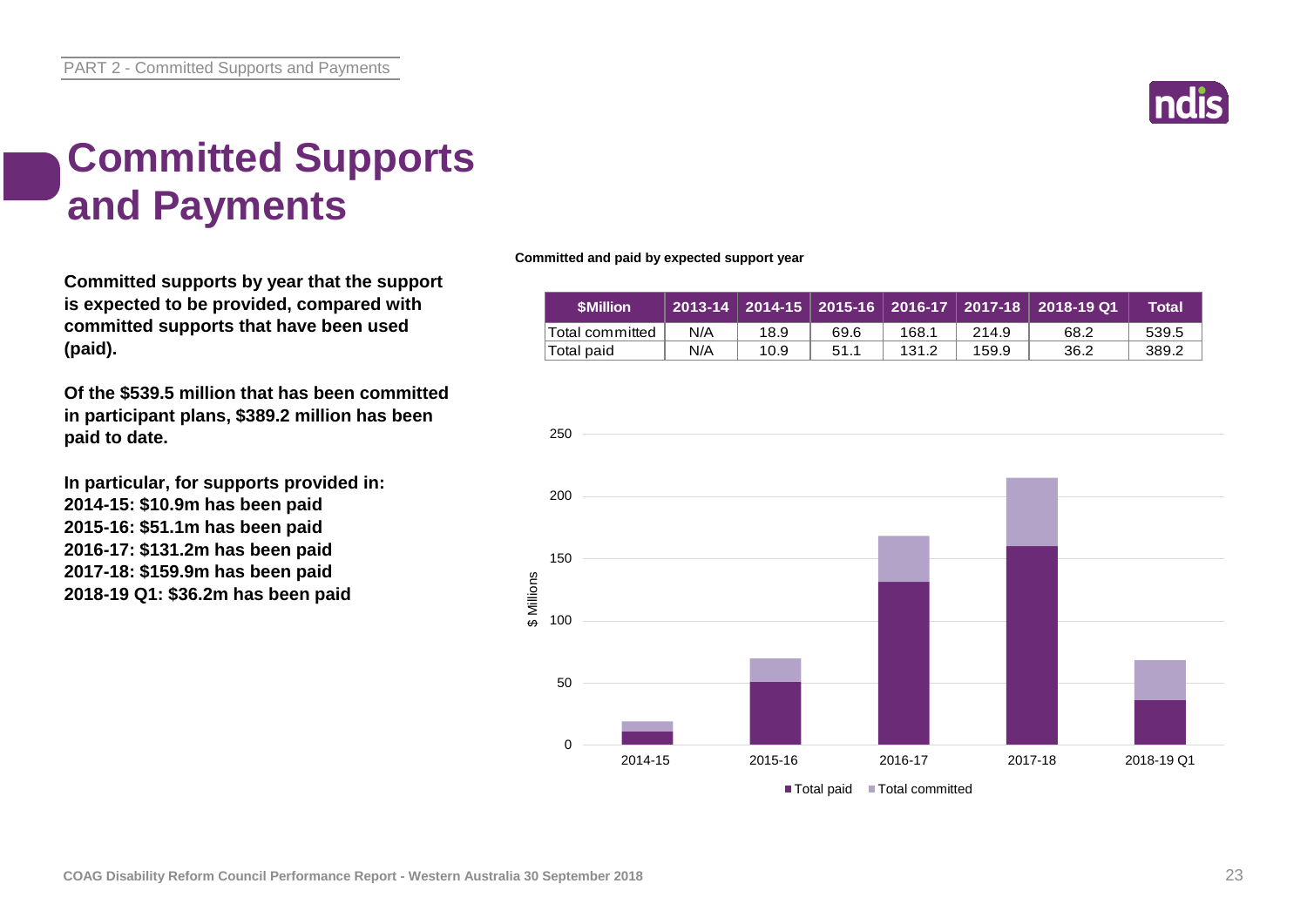

## **Committed Supports by Cost Band**

**As at September 2018 the average annualised committed supports have remained consistent with prior quarters when participants with shared supported accommodation (SSA) supports are included.**

**This is also the case when SSA is excluded.**



**Distribution of average annualised committed supports by cost band (including SSA)** 

**Distribution of average annualised committed supports by cost band (excluding SSA)** 

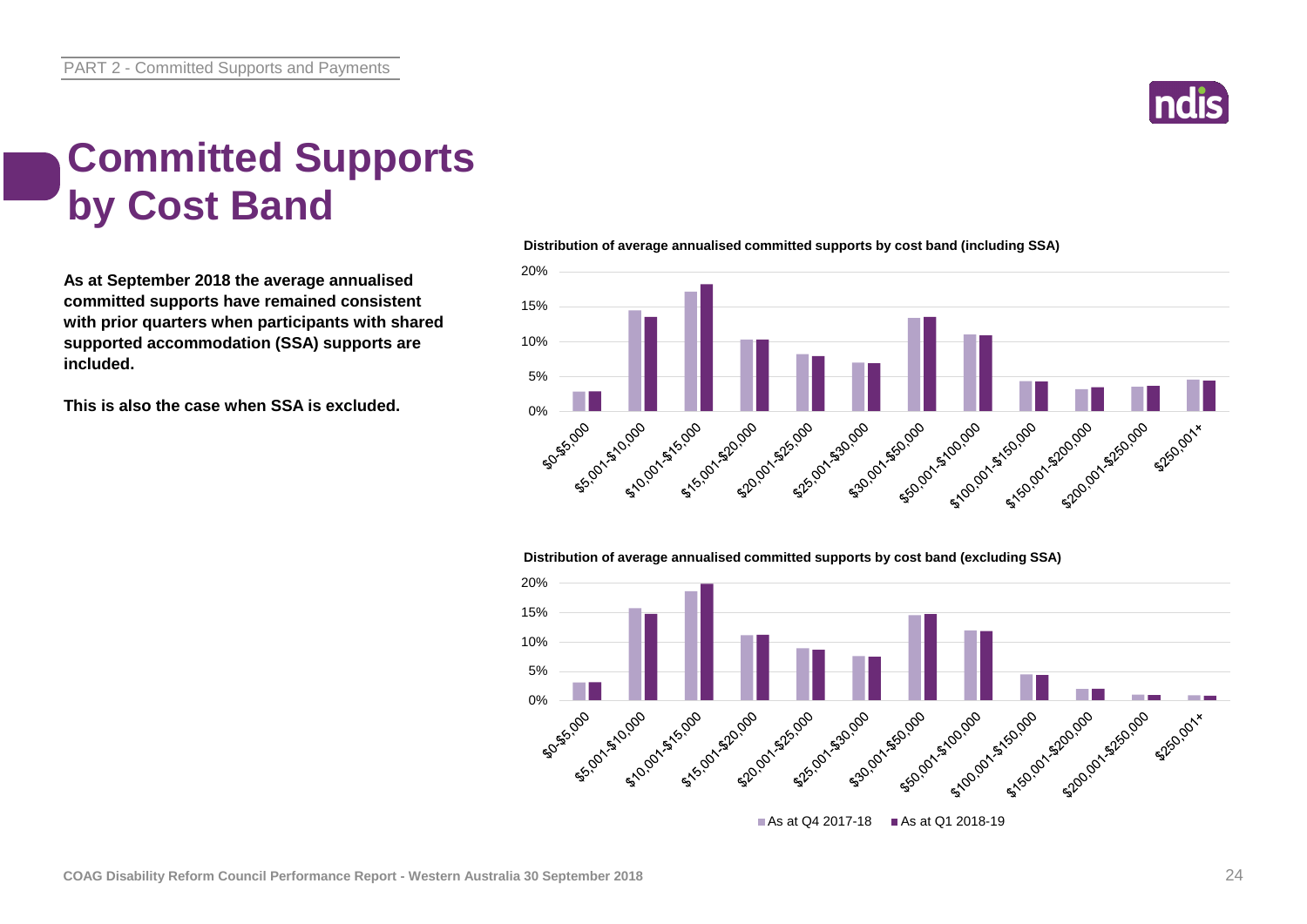

## **Committed Supports by Age Band**

**Average annualised committed supports increase steeply up to age 25 and then stabilise at older ages.**

**Average annualised committed supports by age band**



Note: The age eligibility requirements for the NDIS are based on the age as at the access request date. Participants with their initial plan approved aged 65+ have turned 65 since their access request was received.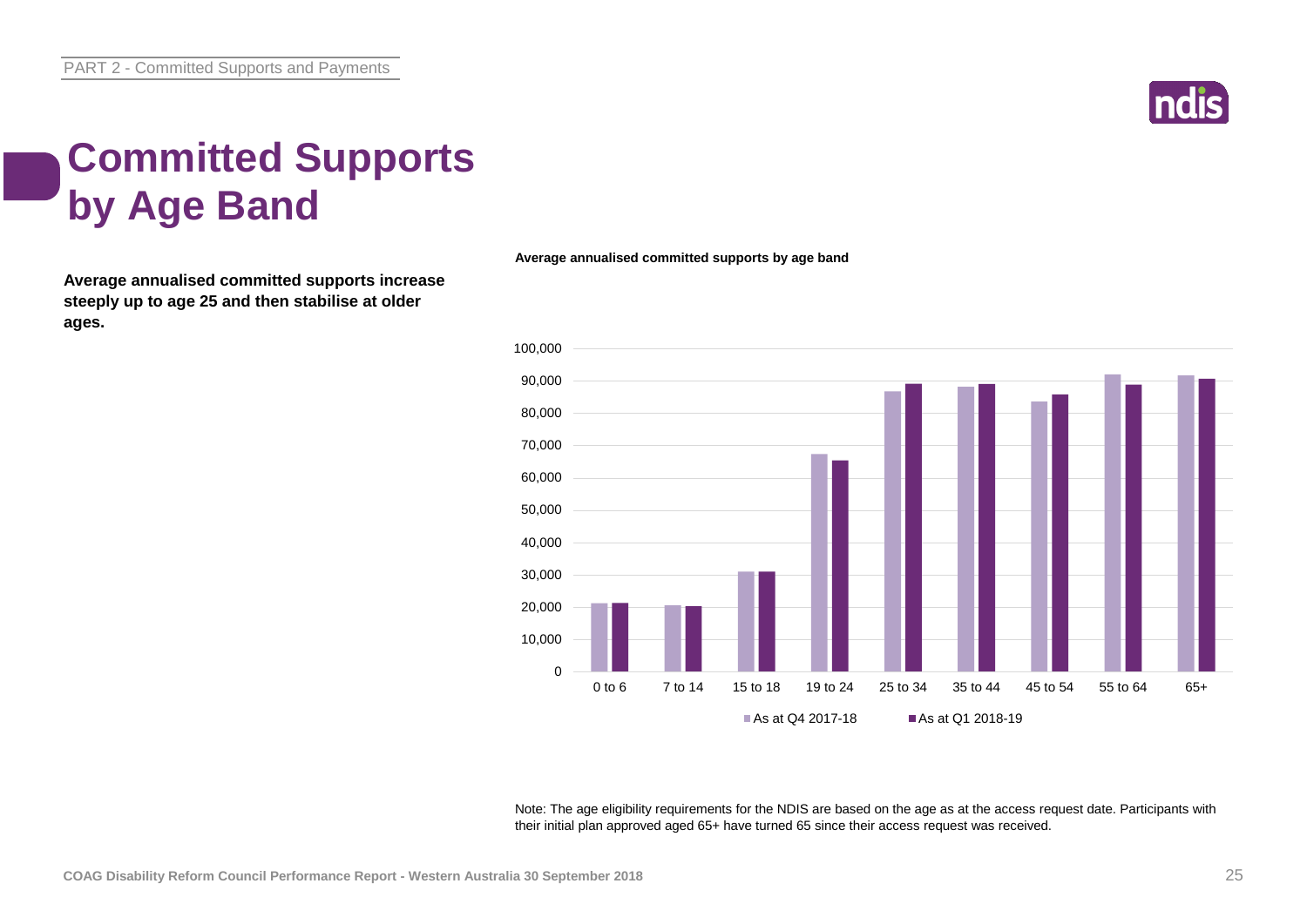

## **Committed Supports by Disability Group**

**Participants with Acquired Brain Injury and Spinal Cord Injury have the highest average annualised committed supports.**



#### **Average annualised committed supports by primary disability group**

As at Q4 2017-18 As at Q1 2018-19

Note: Average annualised committed supports are not shown if there are insufficient data in the group.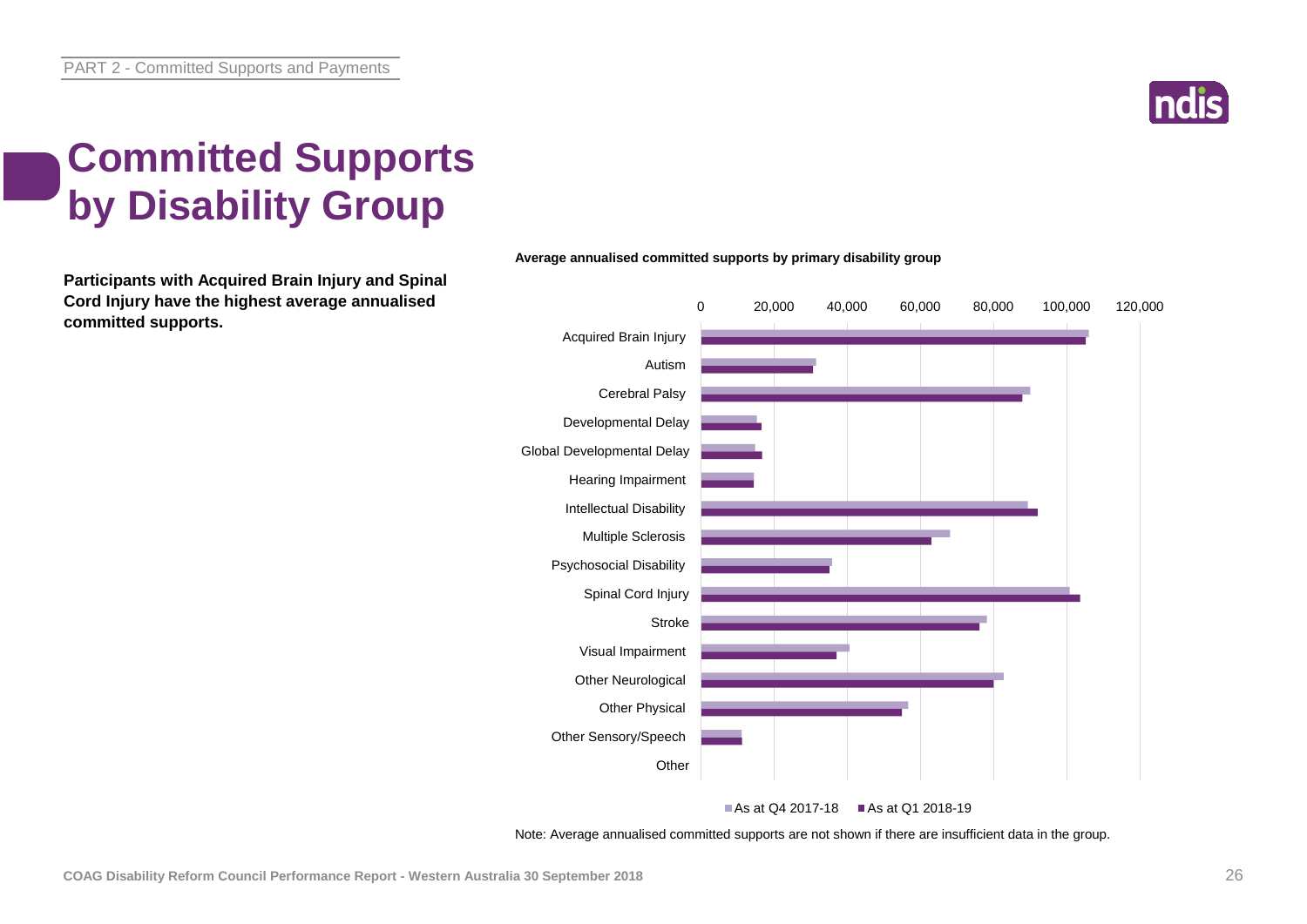PART 2 - Committed Supports and Payments

### **Committed Supports by Level of Function**

**The average annualised committed supports generally increase for participants with lower levels of function.**

### 0 20,000 40,000 60,000 80,000 100,000 120,000 140,000 160,000 1 2 3 4 5 6 7 8 9 10 11 12 13 14 15

**Average annualised committed supports by level of function**

Note 1: Average annualised committed supports are not shown if there are insufficient data in the group. Note 2: High, medium and low function is relative within the NDIS population and not comparable to the general population.

As at Q4 2017-18  $\blacksquare$  As at Q1 2018-19

High level of function<br>
Medium level of function<br>
Medium level of function<br>
Low level of function

High level of function Medium level of function Low level of function

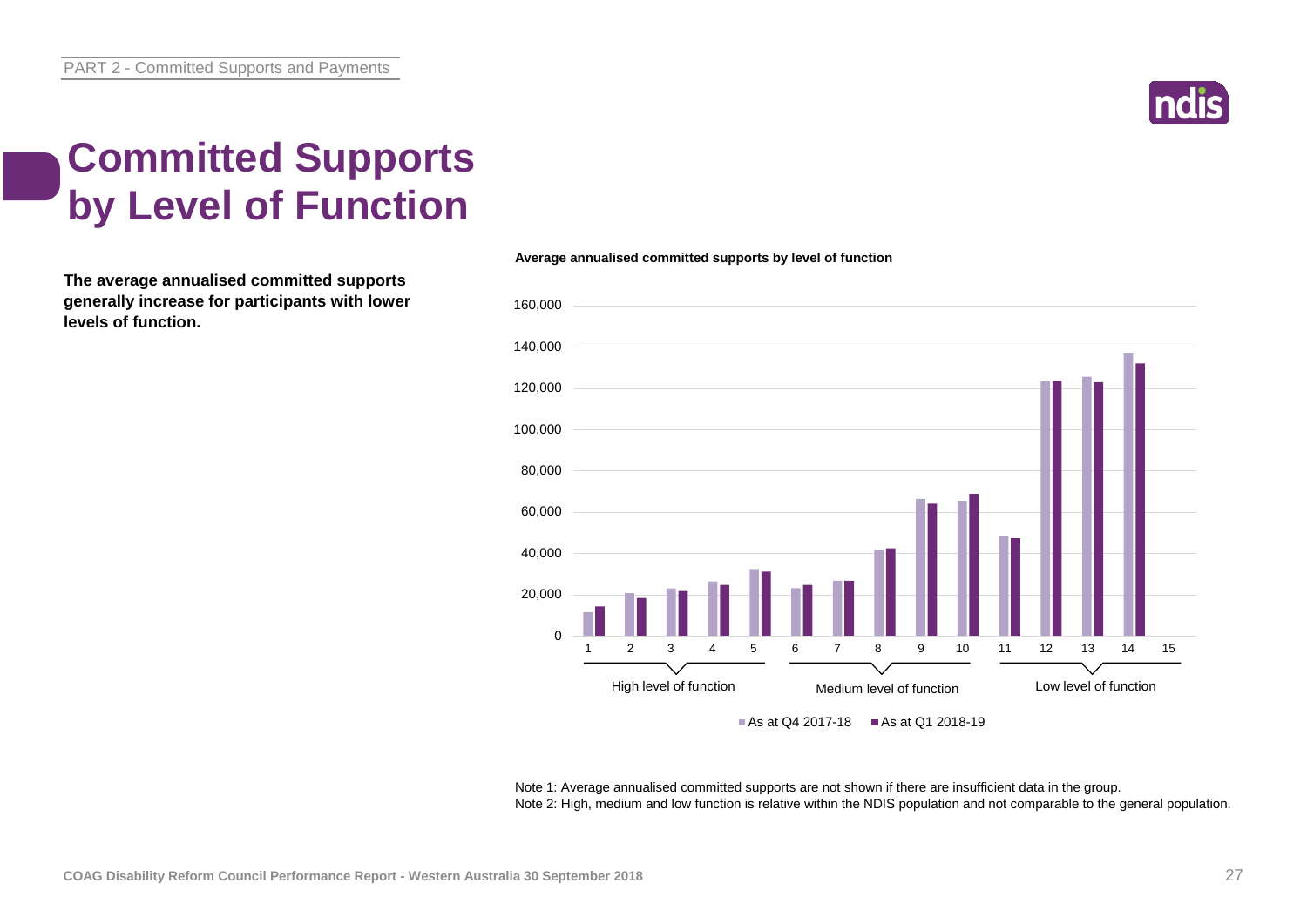## **Utilisation of Committed Supports**

**Utilisation of committed supports by year that the support was expected to be provided as at 30 June 2018, compared with 30 September 2018.** 

**As there is a lag between when support is provided and when it is paid, the utilisation in 2017-18 and 2018-19 will increase.** 

> The utilisation of committed supports in 2017-18 will increase further as there is a lag between when support is provided and when it is paid. The experience for 2018-19 is also still emerging.

#### **Utilisation of committed supports as at 30 June 2018 and 30 September 2018**



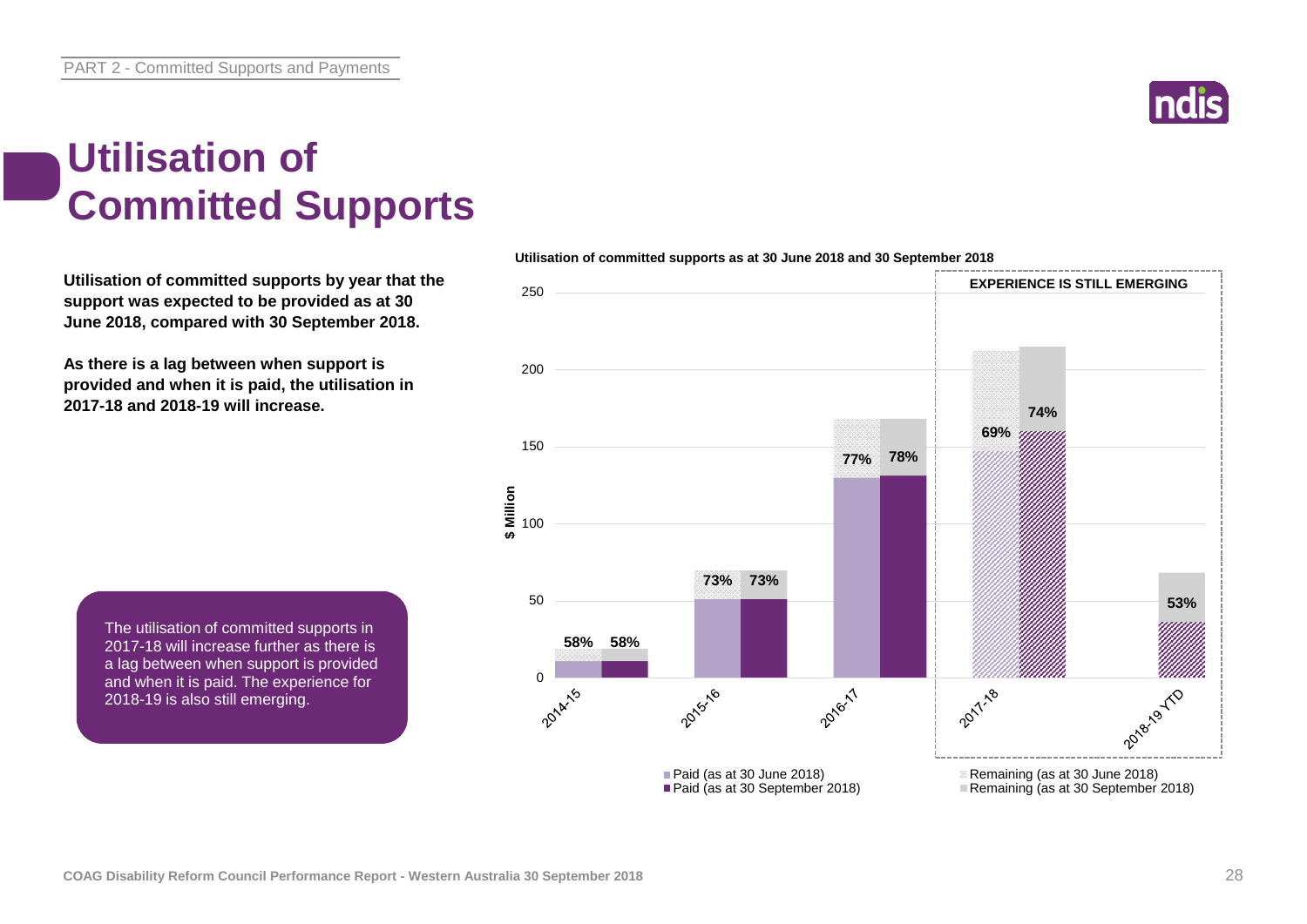### PART 3

## **Providers and Markets**

As at 30 September 2018 there were 1,053 approved providers in Western Australia.

33% of approved providers were active in Western Australia at 30 September 2018, and 67% were yet to have evidence of activity.



**Western Australia - 30 September 2018**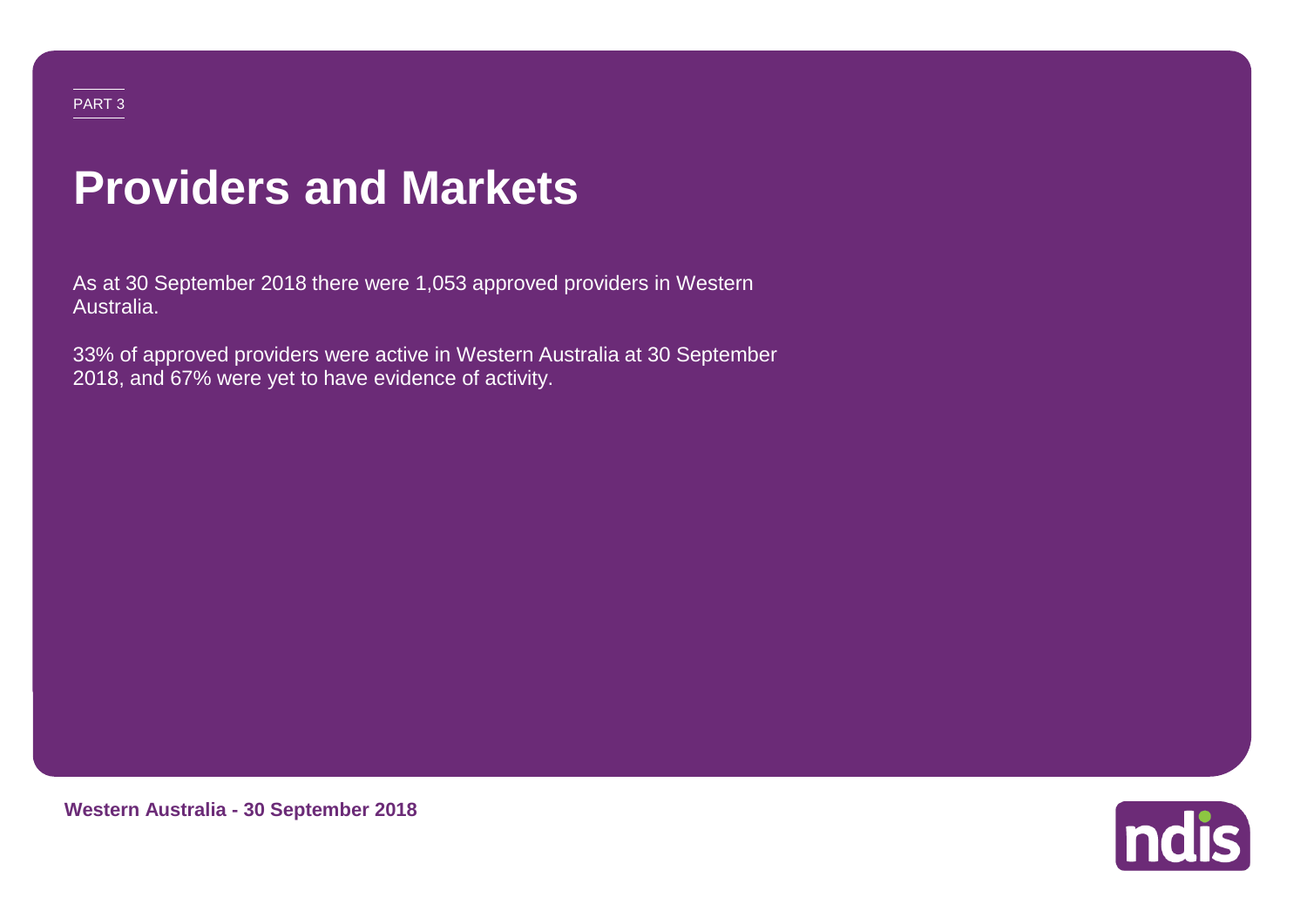## **Summary**

**This section contains information on registered service providers and the market, with key provider and market indicators presented.**

### **Provider registration**

- **To provide supports to NDIS participants, a service provider is required to register and be approved by the NDIA.**
- **Providers register with the NDIA by submitting a registration request, indicating the types of support (registration groups) they are accredited to provide.**

#### **How providers interact with participants**

- **NDIS participants have the flexibility to choose the providers who support them.**
- **Providers are paid for disability supports and services provided to the participants.**

| 1,053<br><b>APPROVED</b><br>PROVIDERS, 33%<br>OF WHICH WERE<br><b>ACTIVE IN</b><br><b>WESTERN</b><br><b>AUSTRALIA AT 30</b><br><b>SEPTEMBER 2018</b> | 80-95%<br>OF PAYMENTS<br><b>MADE BY THE</b><br><b>NDIA ARE</b><br><b>RECEIVED BY</b><br>25% OF<br><b>PROVIDERS</b> | 20%<br>OF SERVICE<br><b>PROVIDERS ARE</b><br><b>INDIVIDUALS/SOLE</b><br><b>TRADERS</b> | <b>ASSISTANCE</b><br><b>PRODUCTS FOR</b><br>PERSONAL CARE AND<br><b>SAFETY HAS THE</b><br><b>HIGHEST NUMBER OF</b><br><b>APPROVED SERVICE</b><br>PROVIDERS.<br><b>FOLLOWED BY</b><br><b>THERAPEUTIC</b><br><b>SUPPORTS AND</b><br>PERSONAL MOBILITY<br><b>EQUIPMENT</b> |
|------------------------------------------------------------------------------------------------------------------------------------------------------|--------------------------------------------------------------------------------------------------------------------|----------------------------------------------------------------------------------------|-------------------------------------------------------------------------------------------------------------------------------------------------------------------------------------------------------------------------------------------------------------------------|
|------------------------------------------------------------------------------------------------------------------------------------------------------|--------------------------------------------------------------------------------------------------------------------|----------------------------------------------------------------------------------------|-------------------------------------------------------------------------------------------------------------------------------------------------------------------------------------------------------------------------------------------------------------------------|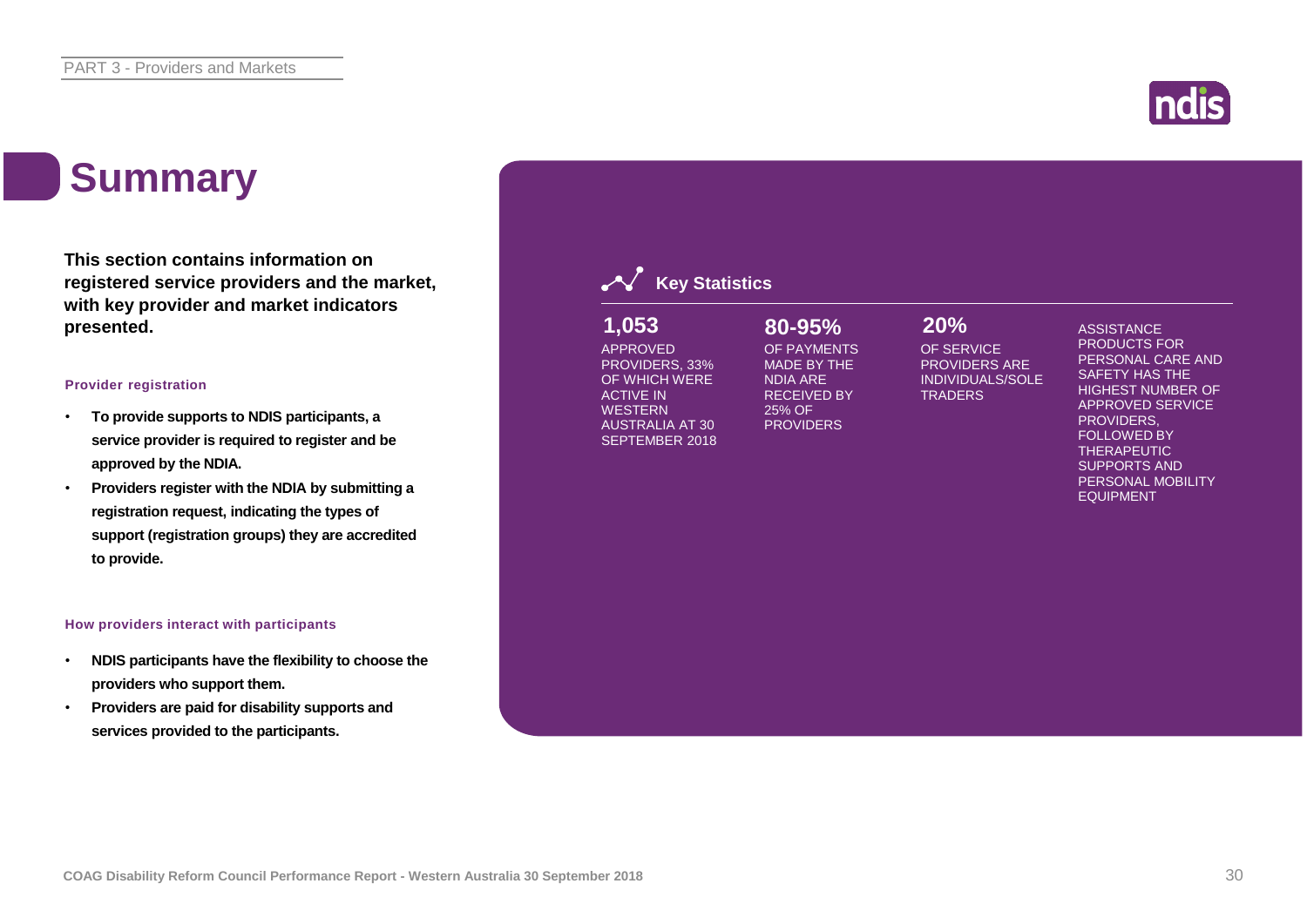

### **Providers over time**

**As at 30 September 2018, there were 1,053 Approved providers over time by type of provider registered service providers, of which 207 were individual/sole trader operated businesses and 846 were companies or organisations.**



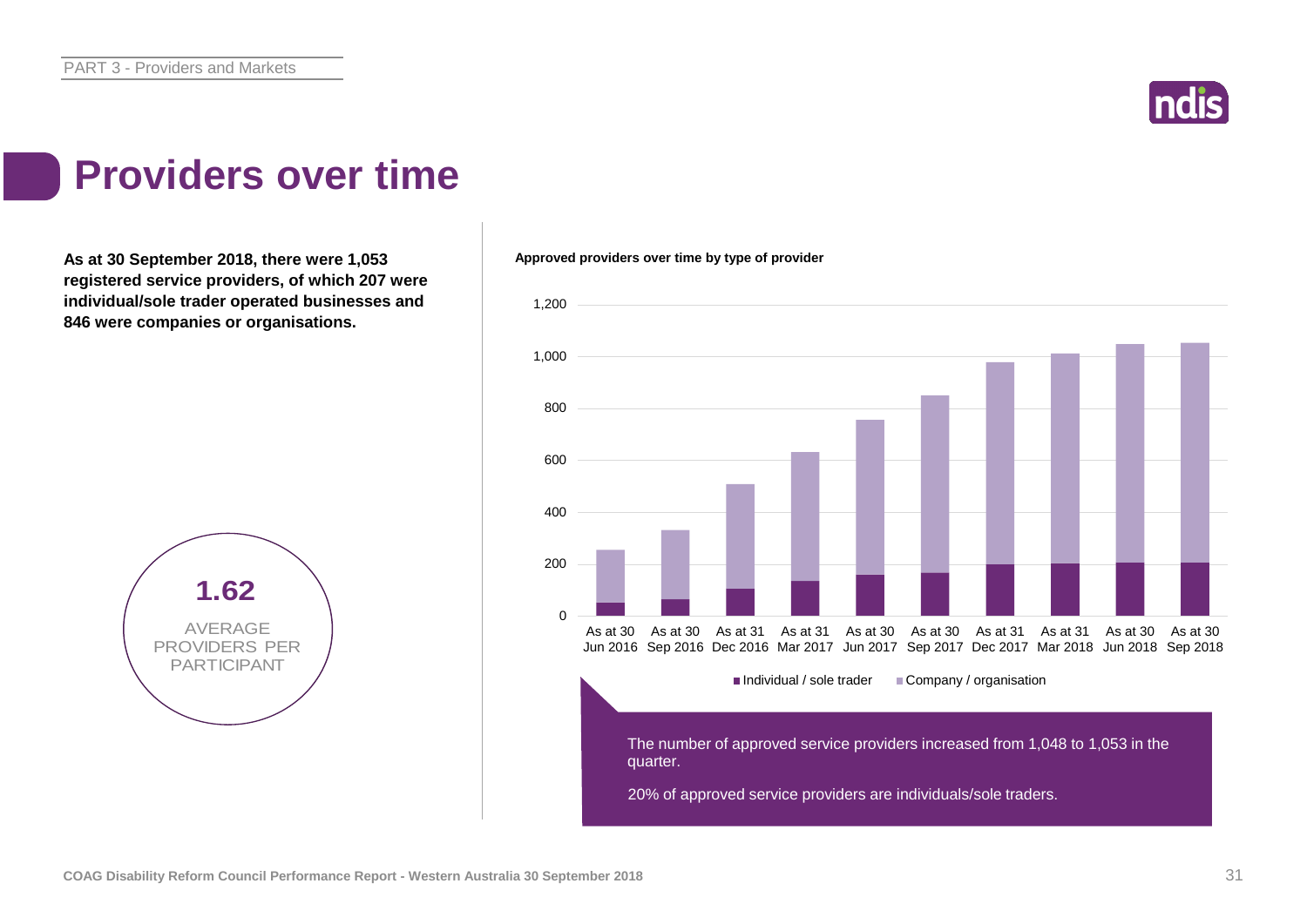

**Active (33%)**

## **Proportion of Active Providers**

**Change in the activity status of providers.**

**As at 30 September 2018, 33% of providers were active and 67% were yet to have evidence of activity. Of all providers, 114 began delivering new supports in the quarter.**





**Not yet active (67%)**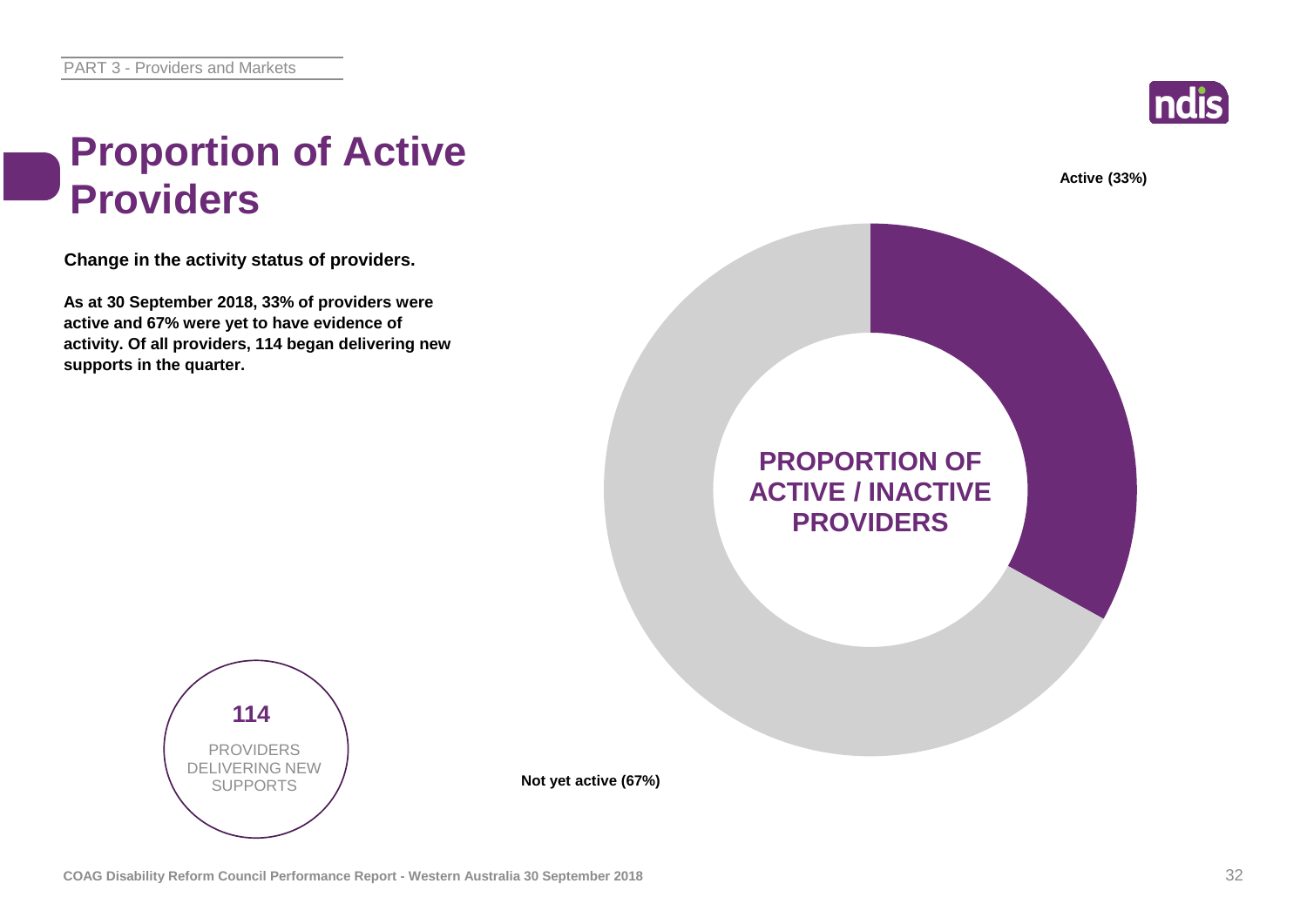

## **Approved Registration groups**

**The number of approved providers has** *Approved providers by registration group and percentage change over the quarter***<br>
100 increased for most registration groups over the quarter.**

**The registration groups with the largest numbers of approved providers continue to grow:**

**• Assistance products for personal care and safety: from 306 to 311 (2% increase)**

**• Therapeutic Supports: from 248 to 252 (2% increase)**

**• Personal Mobility Equipment: from 231 to 233 (1% increase)**

**• Household Tasks: from 182 to 187 (3% increase)**

**• Assistance with travel/transport arrangements: from 175 to 181 (3% increase)**



As at 30 September 2018 As at 30 June 2018

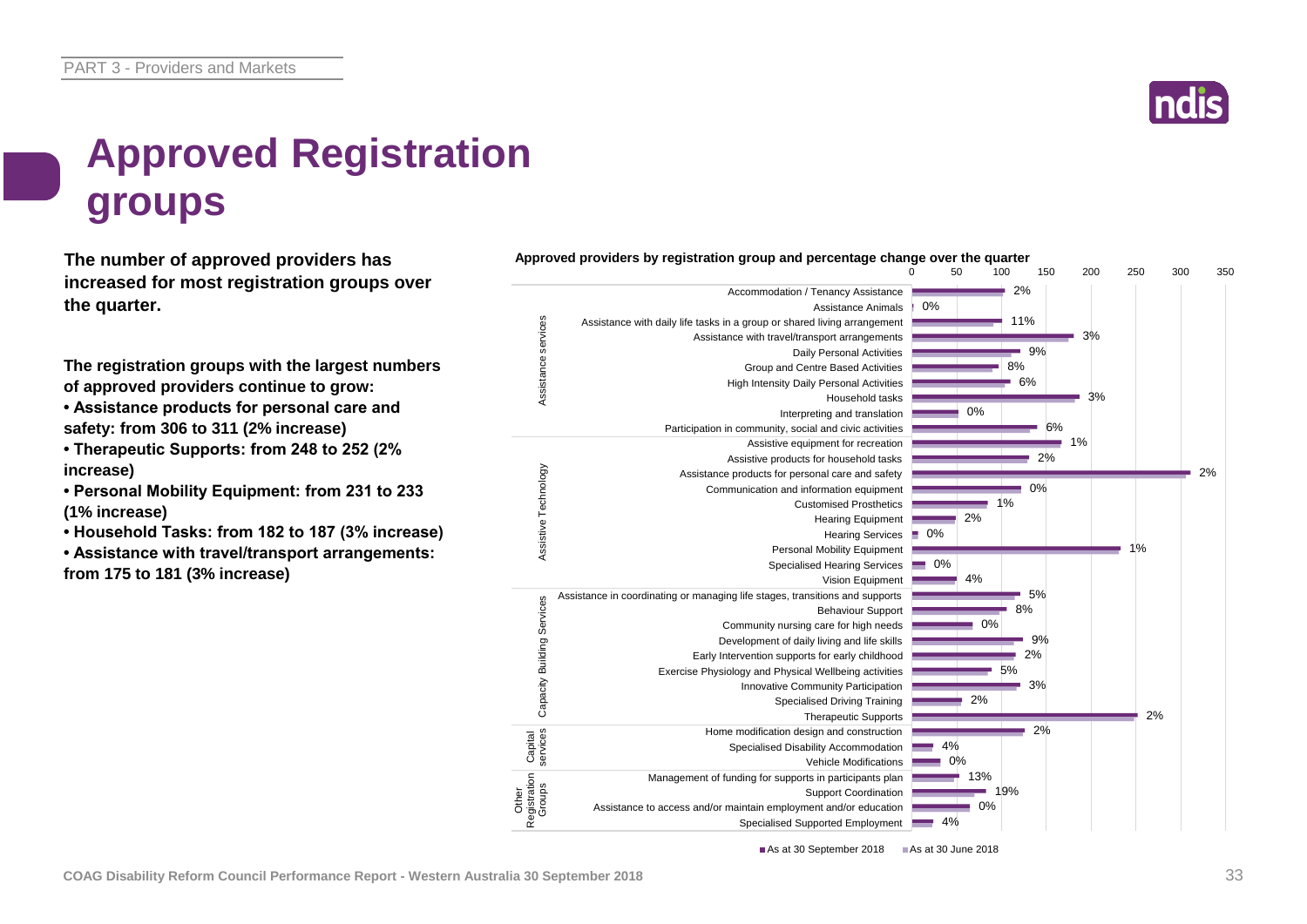## **Active Registration groups**

**The number of active providers in each registration group has increased for some registration groups over the quarter.**

**The registration groups with the largest numbers of active providers continue to grow:**

**• Therapeutic Supports: from 118 to 134 (14% increase)**

**• Assistance products for personal care and safety: from 84 to 91 (8% increase)**

**• Participation in community, social and civic activities: from 74 to 79 (7% increase)**

**• Daily Personal Activities: from 59 to 68 (15% increase)**

**• Assistance in coordinating or managing life stages, transitions and supports: from 58 to 63 (9% increase)**



As at 30 September 2018 As at 30 June 2018

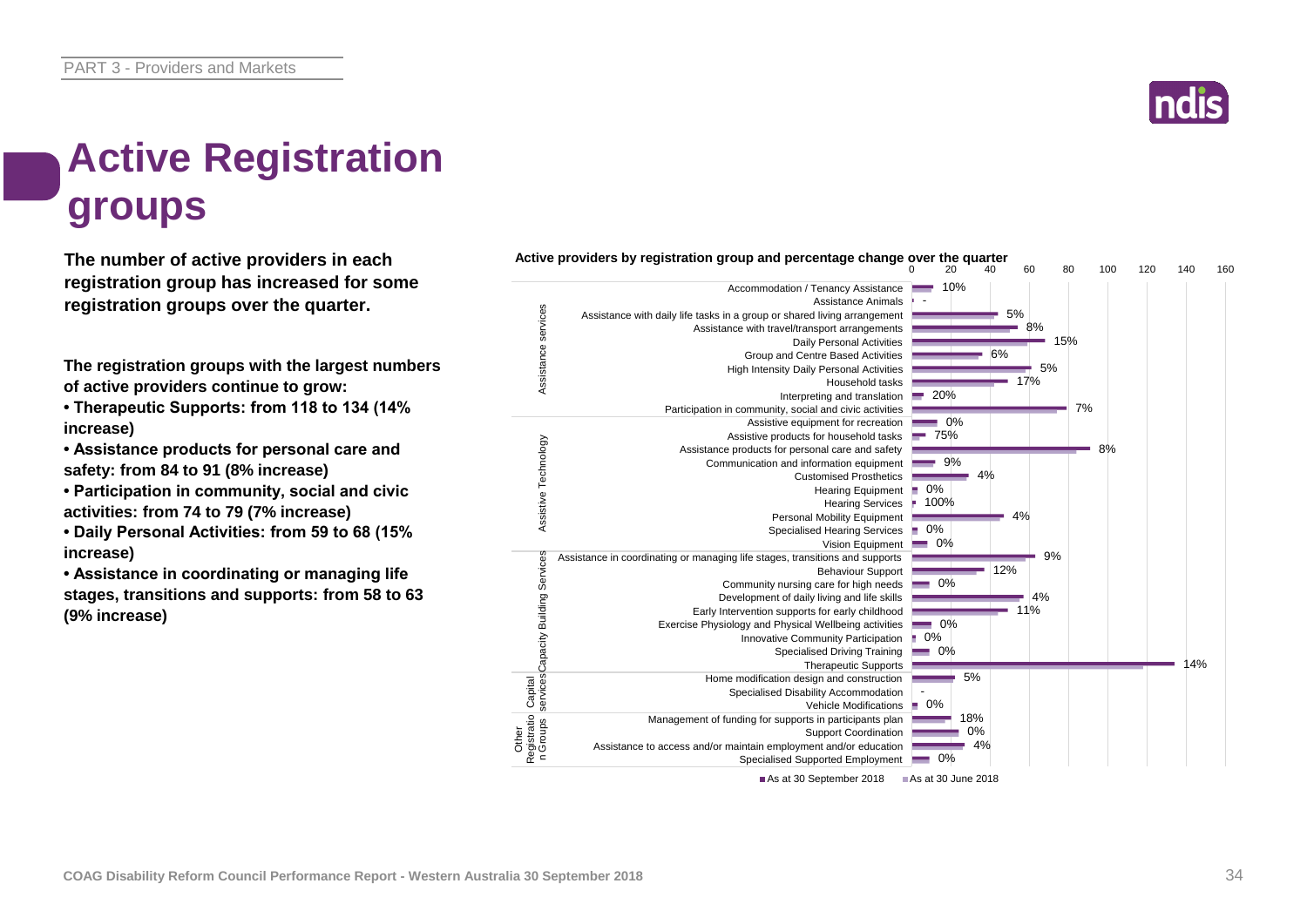

## **Market share of top providers**

**25% of service providers received 80-95% of Market share of the top 25% of providers by registration group. the dollars paid for major registration groups.**



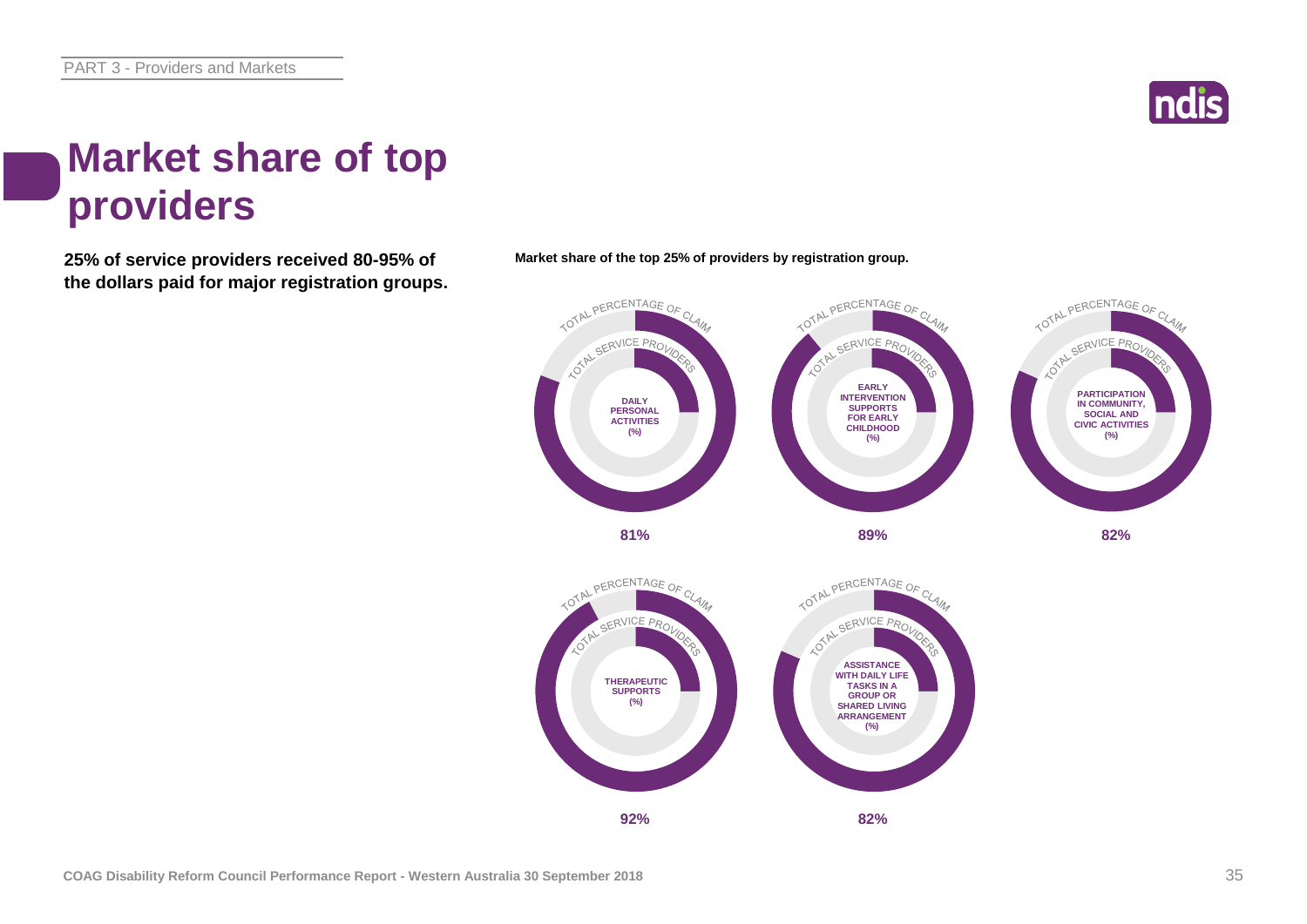# **Information, Linkages and Capacity Building**

Information, Linkages and Capacity Building was covered in the national version of the COAG Quarterly Performance Report.



**Western Australia - 30 September 2018**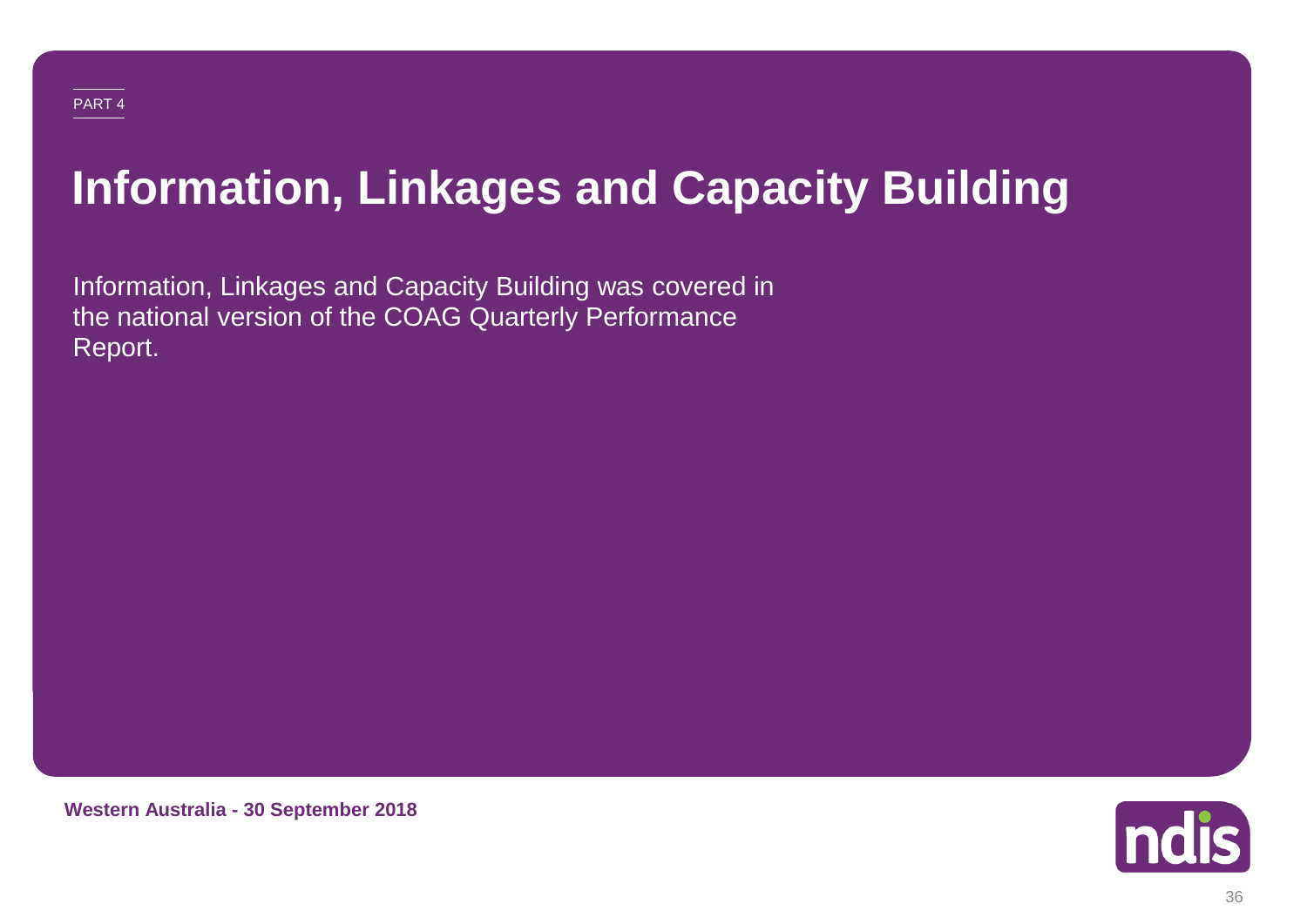# **Mainstream Interface**

The proportion of participants entering in the current quarter and accessing mainstream services is lower compared to prior quarters.



**Western Australia - 30 September 2018**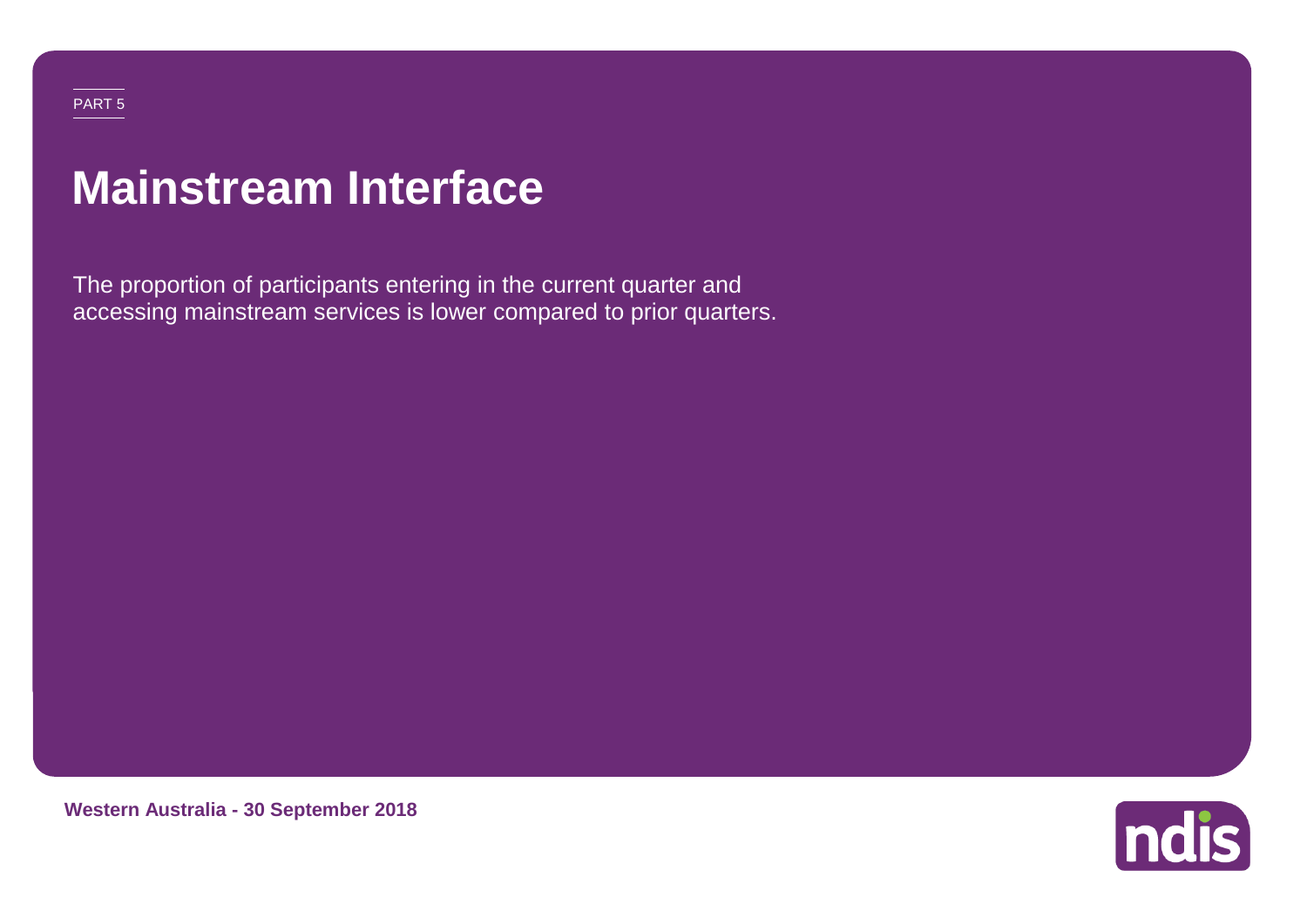

## **Mainstream Interface**

**90% of active participants with a plan approved in 2018-19 Q1 access mainstream services, a decrease from prior quarters. Participants are accessing mainstream services predominantly for health and wellbeing, lifelong learning and daily activities.**